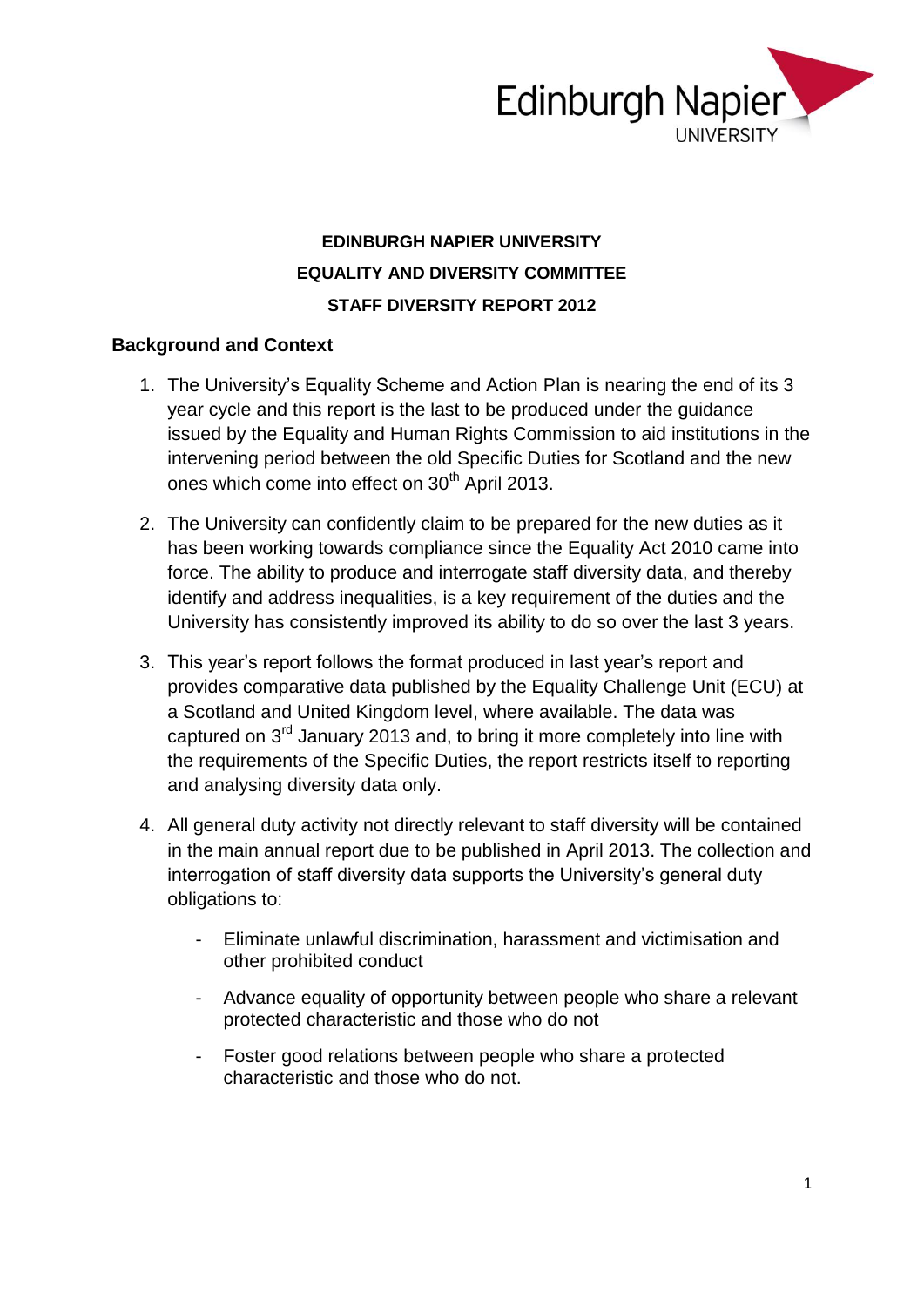### **Alignment to Strategic Objectives/External Policy Driver**

- 5. The information summarised in this report aligns with the University's overall mission statement and in particular with its stated objectives:
	- To be academically excellent
	- To develop confident employable graduates
	- To achieve the highest standards

### **Summary of the data**

Applications for employment

- 6. The latest data shows a return to the levels of applications for employment achieved in the period 2008-2010, in marked contrast to the decrease reported in 2010/11. A very positive consequence of the introduction of HR Connect, and the increased functionality it has brought, has been the enhanced and more robust nature of the data the University can now produce and interrogate.
- 7. Appendix 1 shows that there were 4961 applications for employment in 2010/11, up from 1872 in the previous year. While this is remarkable in itself, perhaps the most positive observation is the steadily increasing completion of all categories of personal sensitive data, allowing for the introduction of new subsets of data reporting.
- 8. There is still a marked percentage difference in the numbers of men and women applying for posts and this is ultimately reflected in the workforce. In 2010/11 female applications stood at 57% with males accounting for 41%. 1% of applicants did not complete the field and 14 applicants self-identified as transgender.
- 9. 97% of applicants (4828) declared that they had no disability and 3% (133) stated they did. This is the first year that every applicant has completed this field and this is a positive development. However, as reported further on in this report, completion rates fall considerably once staff are in post and this merits further investigation.
- 10.A review of the University's 'Guaranteed Interview Scheme' for disabled applicants in 2010 undertaken by the Diversity Partner found that the Scheme was not generating unmanageable numbers of applications from people with disabilities and this year's data seems to provide further evidence of the finding. Successful disabled applicants are now being asked, as part of their introduction to the University, whether they were aware of the Scheme and, if so, if they used the entitlement. An analysis of the responses will be provided to Committee once sufficient data is available.
- 11.The University attracted considerably more applications from minority ethnic applicants (34%) than UK or Scottish population figures might have predicted. The 2011 Census has yet to report on the latest ethnic origin statistics and it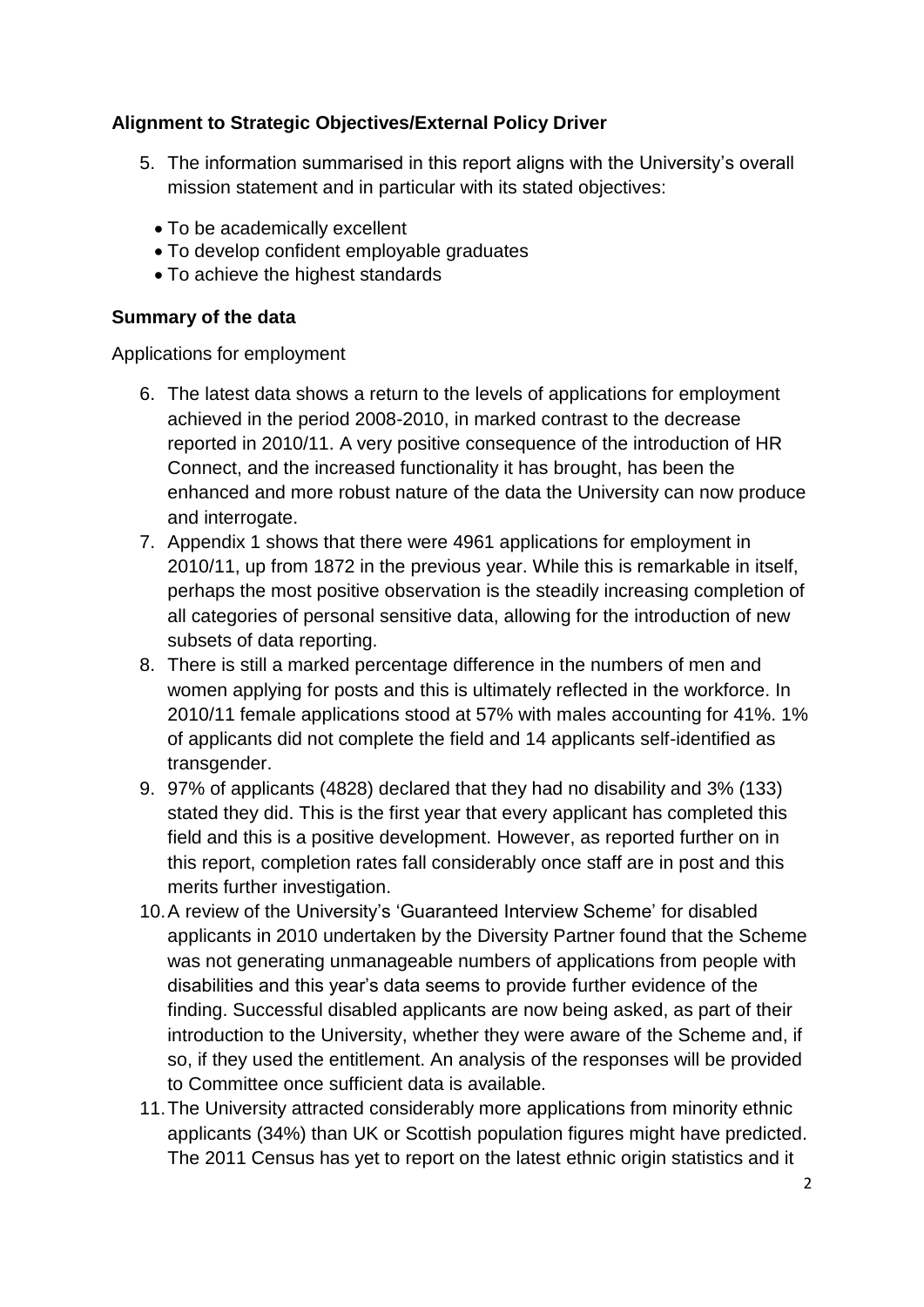is generally accepted that the 2% figure for Scotland quoted in the 2001 Census is no longer relevant. It therefore remains unclear why this is the case. Although this figure does not translate into staff in post, the University's minority ethnic staff roll is considerably greater than the sector average and will be discussed later in this report.

- 12.A majority of applicants for employment completed the 'Religion or Belief' field and this is the first year that this data is included in the annual staff diversity report. The largest category completed was 'No religion or belief' (48%) followed by 'Christian' (37%). A small minority of applicants (3%) chose not to complete this field. No comparative data from earlier years is available and therefore no further comment is provided.
- 13.Equally positive is the completion of the Sexual Orientation field by applicants although the figures should be treated with caution as the percentages do not reflect the commonly assumed ones.<sup>1</sup> Although no further comment is provided on the veracity of this information it is nevertheless a positive development that 96% of applicants completed the field.

### Staff in post

- 14. There was very little change in the gender breakdown of staff in post with female staff continuing to form a majority (54%). This figure has hovered around this point with changes of  $+$  or  $-$  1% every year for four consecutive years. This is in line with the sector average in Scotland and the UK.<sup>2</sup>
- 15.As in previous years, female staff form the majority in grades 2-4 (62%). There is parity at grade 6 (50/50) while at grade 7 and grades 8 and above male staff form a majority (60/40). A direct comparison with national data is not possible due to the way in which grading structures differ from those in England and Wales. However, the overall picture of more women occupying lower paid work than men is repeated.
- 16.The University's academic staff form an overall minority (44%) and this figure is in line with the UK-wide sector. Within this group male academics are the majority comprising 56% of the total. There is near-parity of male and female part-time academic staff and this is also typical of the sector.<sup>3</sup>

**.** 

 $^{1}$  Estimates vary between 1.5% and 7% depending on the way the question is framed and where it is asked. The Office for National Statistics is quoted as estimating 1.5% in 2010, http://www.guardian.co.uk/news/datablog/2010/sep/23/gay-britain-ons

<sup>2</sup> Equality Challenge Unit: *Equality in higher education: Statistical report 2012 Part 1: Staff, p32.*

 $3$  Ibid, p19.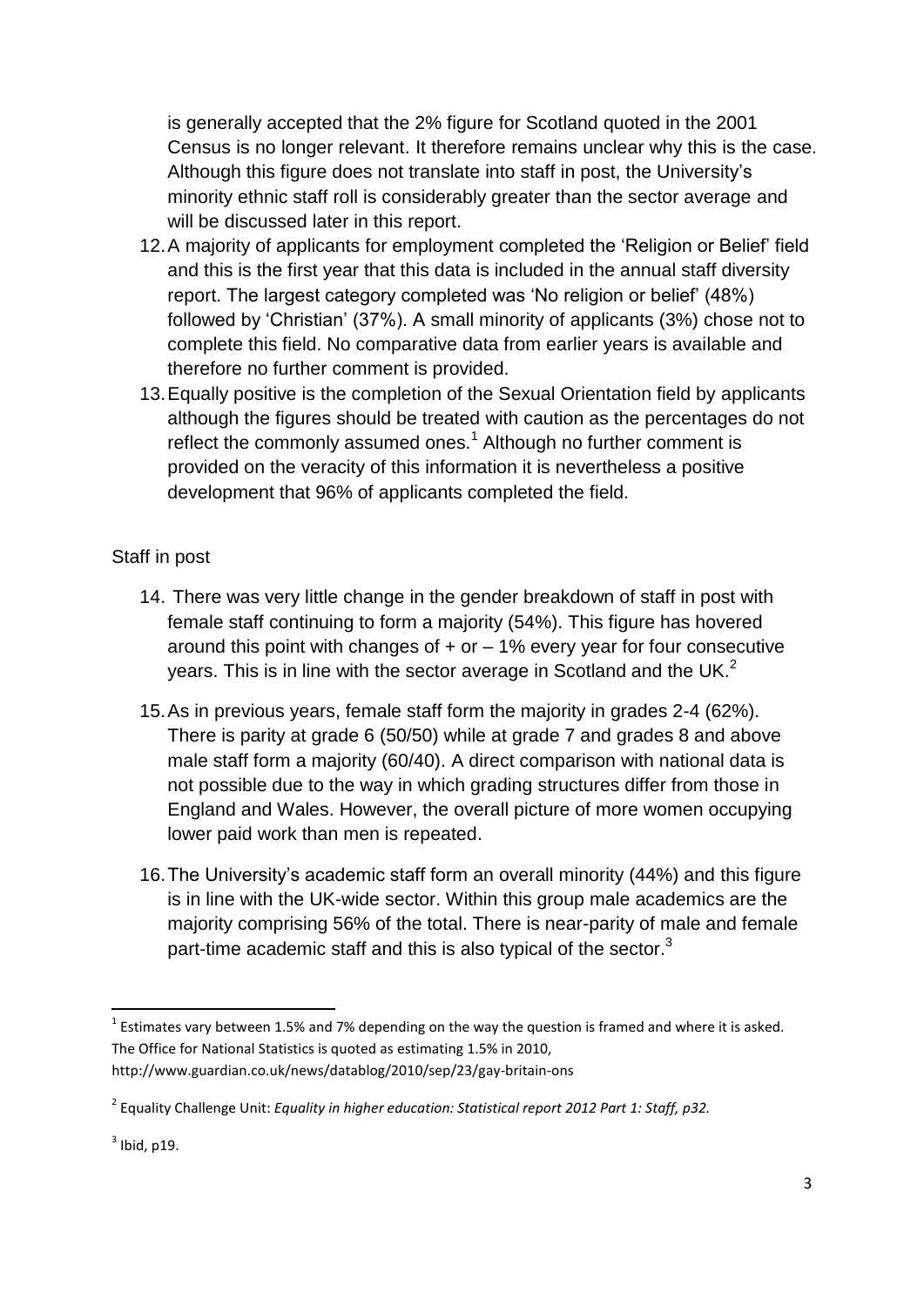- 17.Professional Services staff form the majority of the University's staff (56%). In contrast to academic staff, there is a much greater difference in patterns of work. Although female staff account for 61% of the total number of staff, of those who work part-time 78% are female and 22% male. This is also consistent with the UK sector as a whole. $4$
- 18.There has been a very marked increase in minority ethnic staff since 2007/8 rising from 5% of the total workforce to 17%. The increase was noted and cross-referenced with a 'new-starts' report in 2010/11 to ensure the accuracy of the data. This has been repeated this year and the increase has been verified as accurate. Of the 266 new-starts in 2011/12, 71(27%) self-identified as 'minority ethnic' demonstrating that this is a continuing trend. Work is in hand to prepare a HR Connect report that can distinguish between 'UK national' minority ethnic staff and 'non-UK national' minority ethnic staff so that further analysis can be made and also to align this to ECU data.
- 19.The non-declaration of ethnic origin has remained at 5% and although the aspirational target is 100% declaration, the University's current rate of 95% compares favourably with the sector average.<sup>5</sup> It is hoped that this target will become a step closer to being realised once the recent Human Resources communication to all staff produces the desired outcome of greater completion.
- 20.The percentage of staff declaring a disability (5%) is higher than the UK average of 3.2% and significantly higher than the Scottish average of 2.3%.<sup>6</sup> However, the percentage of 'Not known' is 11% and it is also hoped that the communication referred to above will have a similar positive impact on completion rates.
- 21.Trends in the age profile of staff seem to be emerging with fewer (both numerically and as a percentage) 'Under 35s' and 'Over 55s' almost back at the levels of 2007/8. As reported last year, this is likely to be one of the anticipated consequences of the abolition of the default retirement age. There are currently 34 staff at or over the age of 65. The 'Under 35' age group is line with the UK average (20%). However, the University's 'Over 55' age group is larger (24%) than the Scottish average 19.5%.<sup>7</sup>

 $\overline{a}$  $<sup>4</sup>$  Ibid, p34.</sup>

 $<sup>5</sup>$  Ibid, p66.</sup>

 $<sup>6</sup>$  Ibid, p122.</sup>

 $<sup>7</sup>$  Ibid, p156.</sup>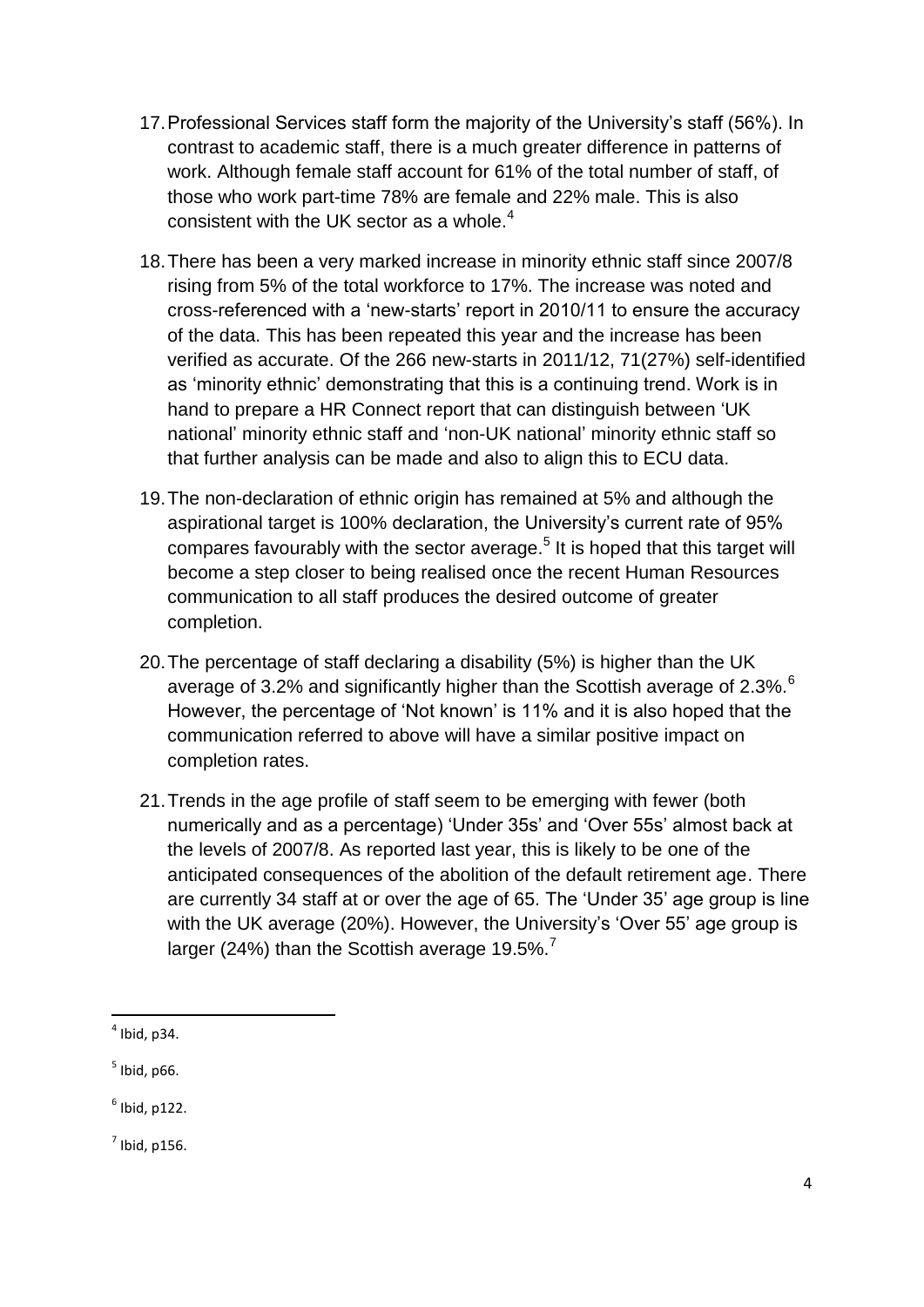- 22. Around 25% of staff' 'Sexual Orientation' fields have been completed with the majority identifying as 'Heterosexual' (95%). The ECU has not published any data on sexual orientation (and a number of other protected characteristics) so comparisons cannot be made. Changes to the HESA staff record for 2012/13 allow institutions to provide this information on an optional basis and comparative data may be available in 2014.
- 23. As noted earlier, 'New Start' data is now included in this report showing a breakdown of staff new to the University by ethnic origin and sex. It is disappointing to note however that although there are high levels of completion of personal sensitive data at application stage there appears to be a greater reluctance to do so once in post. The University's Contract Acceptance Form, which asks new staff to provide this data, was recently revised and now explains why personal sensitive data is being asked for. It is hoped that this will address this issue (in conjunction with the other exercise described earlier).
- 24. This report also contains data on those who leave employment and as the numbers are relatively small and data is only available for this year and last it would be imprudent to draw too many conclusions. This data will however continue to be gathered and analysed.

### Equal Pay

- 25. As anticipated in last year's report, the new Specific Duties for Scotland require the University to publish information on the percentage difference between men's average hourly pay (excluding overtime) and women's average hourly pay (excluding overtime). This must be done every two years.
- 26. A statement on equal pay with reference to gender, disability and ethnicity must also be published. The statement must contain the University's policy on equal pay as well as information on occupational segregation (for the same protected characteristics) i.e. the concentration of groups in particular grades and occupations. The 2013 report needs to contain pay gap information (if any) only in relation to women and men. However, from the second report (April 2017) the University will be required to include disability and race.
- 27.These requirements should not pose any difficulties for the University as this information is already produced and published or can be. A new Equal Pay Audit is about to commence and Committee will, as it did with the 2011 Audit, receive its findings.

### Online Exit Questionnaire

28. Human Resources staff have developed an online exit questionnaire which it is hoped will provide key information about the reasons why staff leave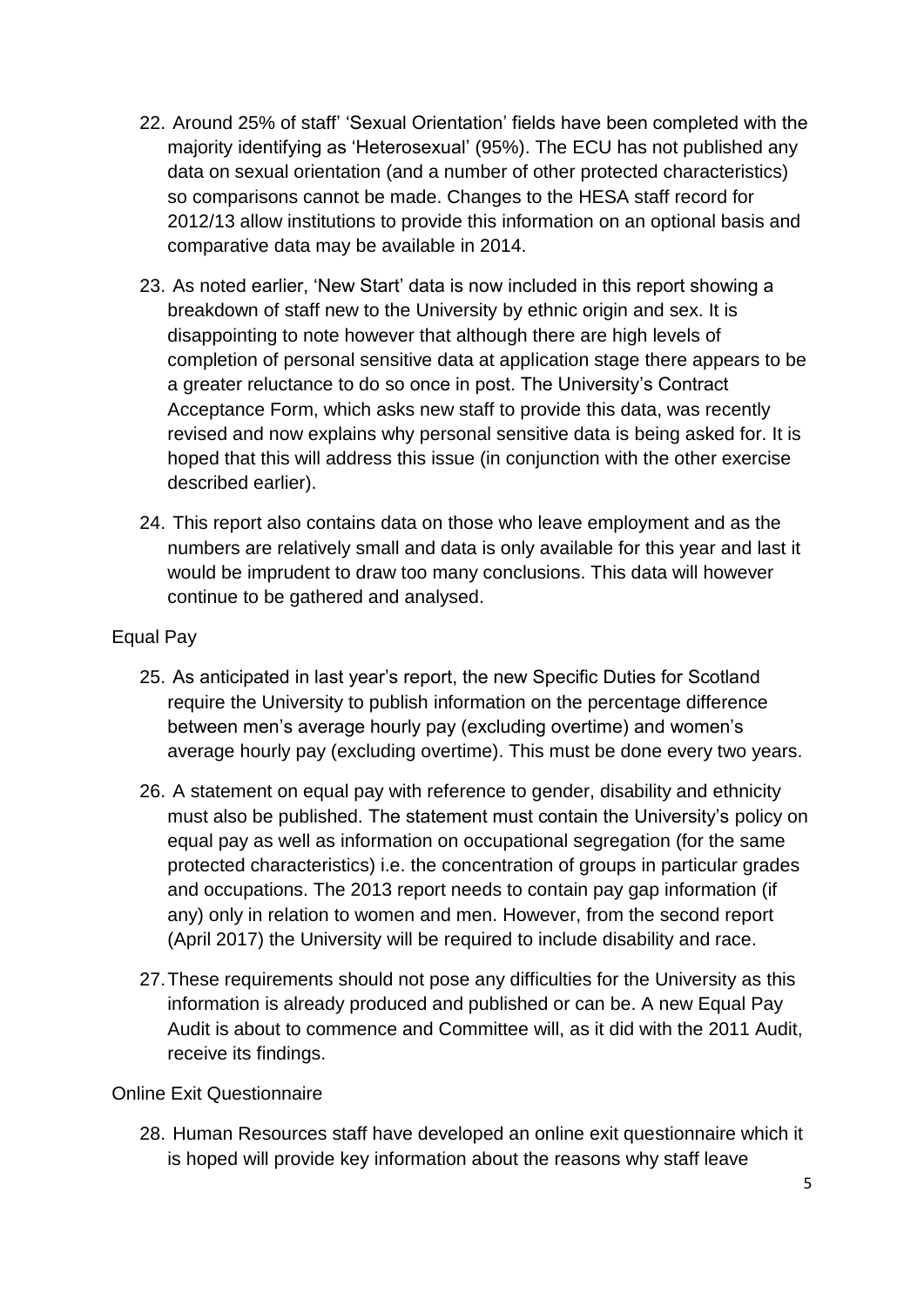employment and their protected characteristics data. An earlier version was trialled within Human Resources and the final version is now 'live'. Early indications are that this is a positive development as it provides valuable feedback from leavers. Quarterly reports will be produced to establish whether there are any trends requiring attention.

### **Conclusions**

- 29. Taken as a whole, the University's staff profile is typical of the sector except in the percentage of minority ethnic staff that it employs. Plans are in motion to separate out UK nationals from non-UK nationals in order to provide a deeper insight into whether this group of staff are employed short-term for specific projects or whether they form 'core' staff.
- 30.The enhanced ability of the University to collect and interrogate diversity data as outlined above is to be welcomed as further evidence of the current and potential future capabilities of HR Connect. The collection and interrogation of this data will become an increasingly important aspect of the University's HR system as the revised Specific Duties come into force.

### Communication Issues

31.This paper is fully disclosable under the Freedom of Information (Scotland) Act 2002.

### Equality Considerations

32. This paper is intended to meet the University's statutory obligations by providing comparative data for the purposes of specific duty obligations and the action taken by the University to support its general duty obligations. An Equality Impact Assessment is therefore not necessary.

### Recommendation

33. Committee is asked to note the progress made to prepare the University for compliance with the new Specific Duties for Scotland. Committee is also asked to approve this report for submission to the Human Resources Committee.

> **Mohammed Hameed Diversity Partner 28th January 2013**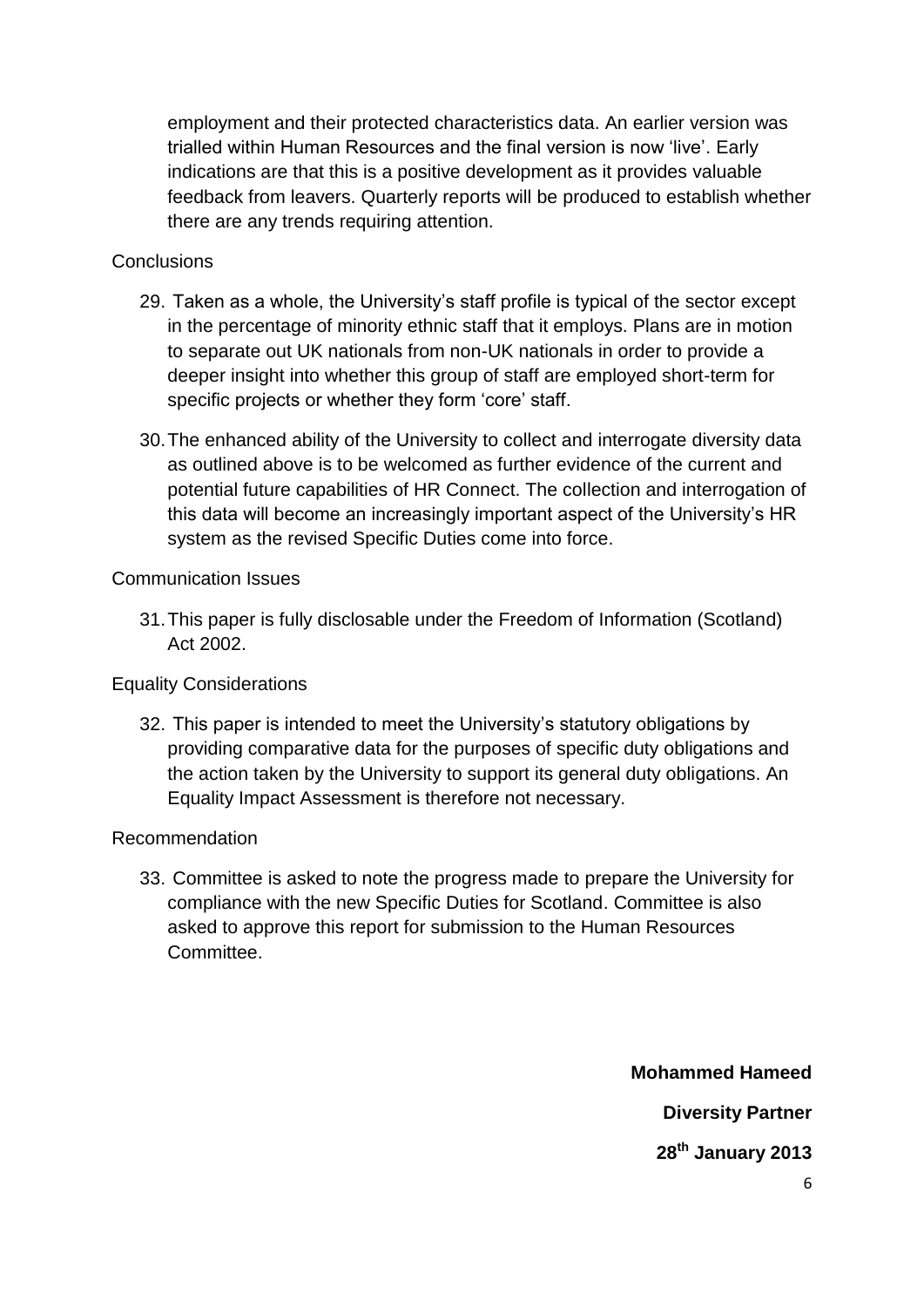

**Appendix 1**

## **Applications for Employment**

| <b>Sex</b>   | 2008/09    | 2009/10    | 2010/11   | 2011/12       |
|--------------|------------|------------|-----------|---------------|
| Male         | 1487 (37%) | 1269 (29%) | 893 (48%) | 2029 (41%)    |
| Female       | 2272 (57%) | 1815 (42%) | 954 (51%) | 2852 (57%)    |
| Transgender  | n/a        | n/a        | n/a       | $14 \ (21\%)$ |
| Not stated   | 248 (6%)   | 1257 (29%) | 25(1%)    | 66 (1%)       |
| <b>Total</b> | 4007       | 4341       | 1872      | 4961          |

| <b>Disability Status</b> | 2008/09    | 2009/10    | 2010/11    | 2011/12    |
|--------------------------|------------|------------|------------|------------|
| No Disability            | 3695 (92%) | 3092 (71%) | 1828 (98%) | 4828 (97%) |
| <b>Disability</b>        | 102 (3%)   | 76(2%)     | 44 (2%)    | 133 (3%)   |
| Not stated               | 210(5%)    | 1173 (27%) |            |            |
| <b>Total</b>             | 4007       | 4341       | 1872       | 4961       |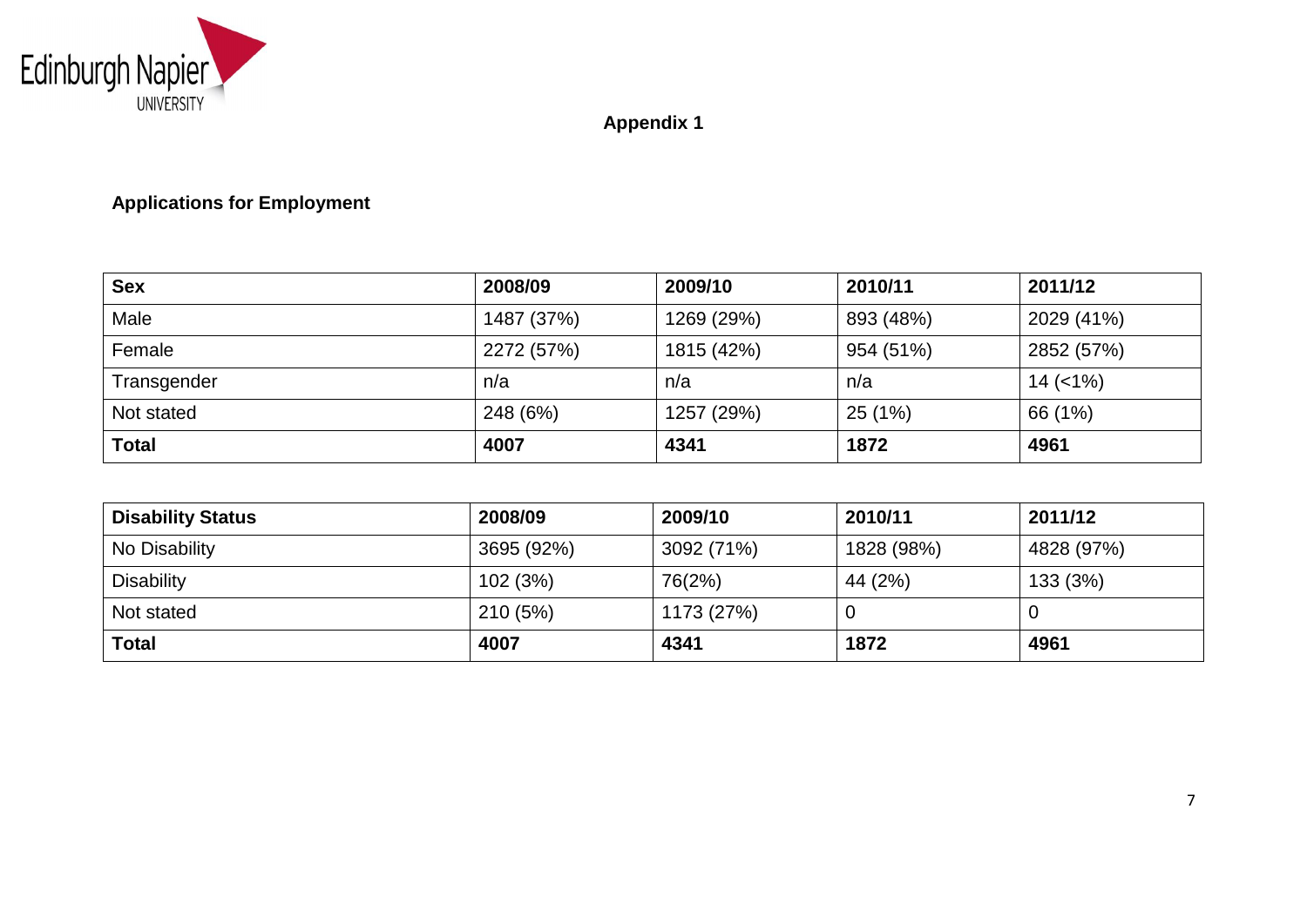| <b>Ethnic Origin</b>   | 2008/9     | 2009/10    | 2010/11    | 2011/12    |
|------------------------|------------|------------|------------|------------|
| <b>Minority Ethnic</b> | 1165 (29%) | 1251 (29%) | 680 (36%)  | 1671 (34%) |
| <b>White British</b>   | 2508 (63%) | 1832 (42%) | 1169 (63%) | 3241 (65%) |
| <b>Not Stated</b>      | 334 (8%)   | 1258 (29%) | 23 (1%)    | 49 (1%)    |
| <b>Total</b>           | 4007       | 4341       | 1872       | 4961       |
|                        |            |            |            |            |

| <b>Religion or Belief</b> | 2011/12    | 2012/13 | 2013/14 | 2014/15 |
|---------------------------|------------|---------|---------|---------|
| <b>Buddhist</b>           | 50 (1%)    |         |         |         |
| Christian                 | 1833 (37%) |         |         |         |
| Hindu                     | 126 (2%)   |         |         |         |
| Jewish                    | $15$ (<1%) |         |         |         |
| Muslim                    | 182 (4%)   |         |         |         |
| Sikh                      | $9(-1%)$   |         |         |         |
| Other                     | 211(4%)    |         |         |         |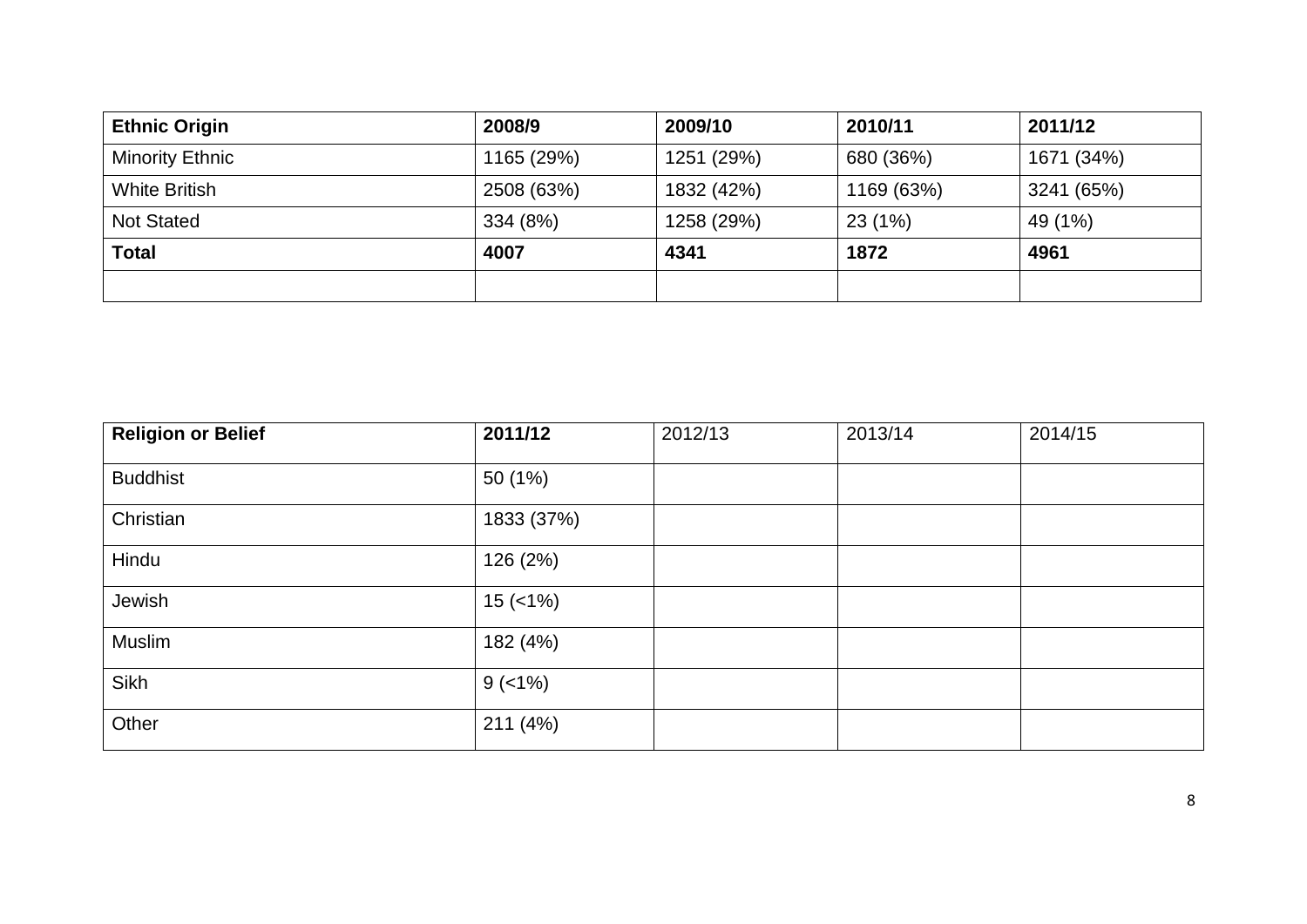| No religion or belief | 2384 (48%) |  |
|-----------------------|------------|--|
| Not known             | 151(3%)    |  |
| <b>Total</b>          | 4961       |  |

|                 | 2011/12      |  |
|-----------------|--------------|--|
| <b>Bisexual</b> | 74 (1.5%)    |  |
| Gay             | 106 (2%)     |  |
| Heterosexual    | 4534 (91.5%) |  |
| Lesbian         | 57 (1%)      |  |
| Not known       | 190 (4%)     |  |
| Total           | 4961         |  |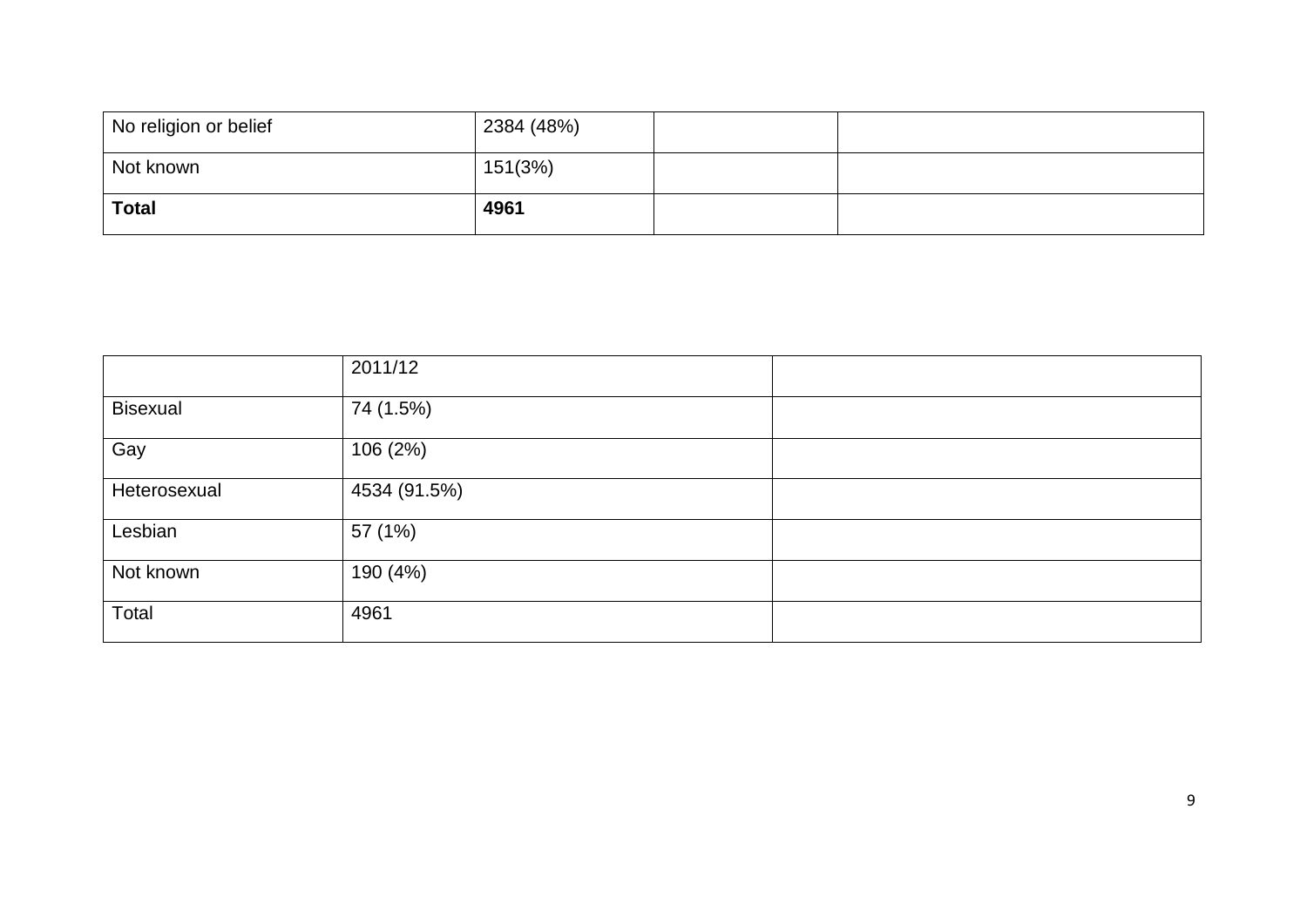## Staff by Sex

*Data captured January 2013*

| <b>Sex</b>   | 2007/08   | 2008/09   | 2009/10   | 2010/11   | 2011/12   |
|--------------|-----------|-----------|-----------|-----------|-----------|
| Female       | 933 (52%) | 939 (53%) | 879 (54%) | 843 (53%) | 871 (54%) |
| Male         | 871 (48%) | 838 (47%) | 750 (46%) | 738(47%)  | 754 (46%) |
| <b>Total</b> | 1804      | 1777      | 1629      | 1581      | 1625      |



*Note: The total number of staff employed on 3rd January 2013 was 1625. However, in some of the data that follows this figure will differ as some staff occupy more than one post which may be at different grades (see Staff by Gender and Grade for example)*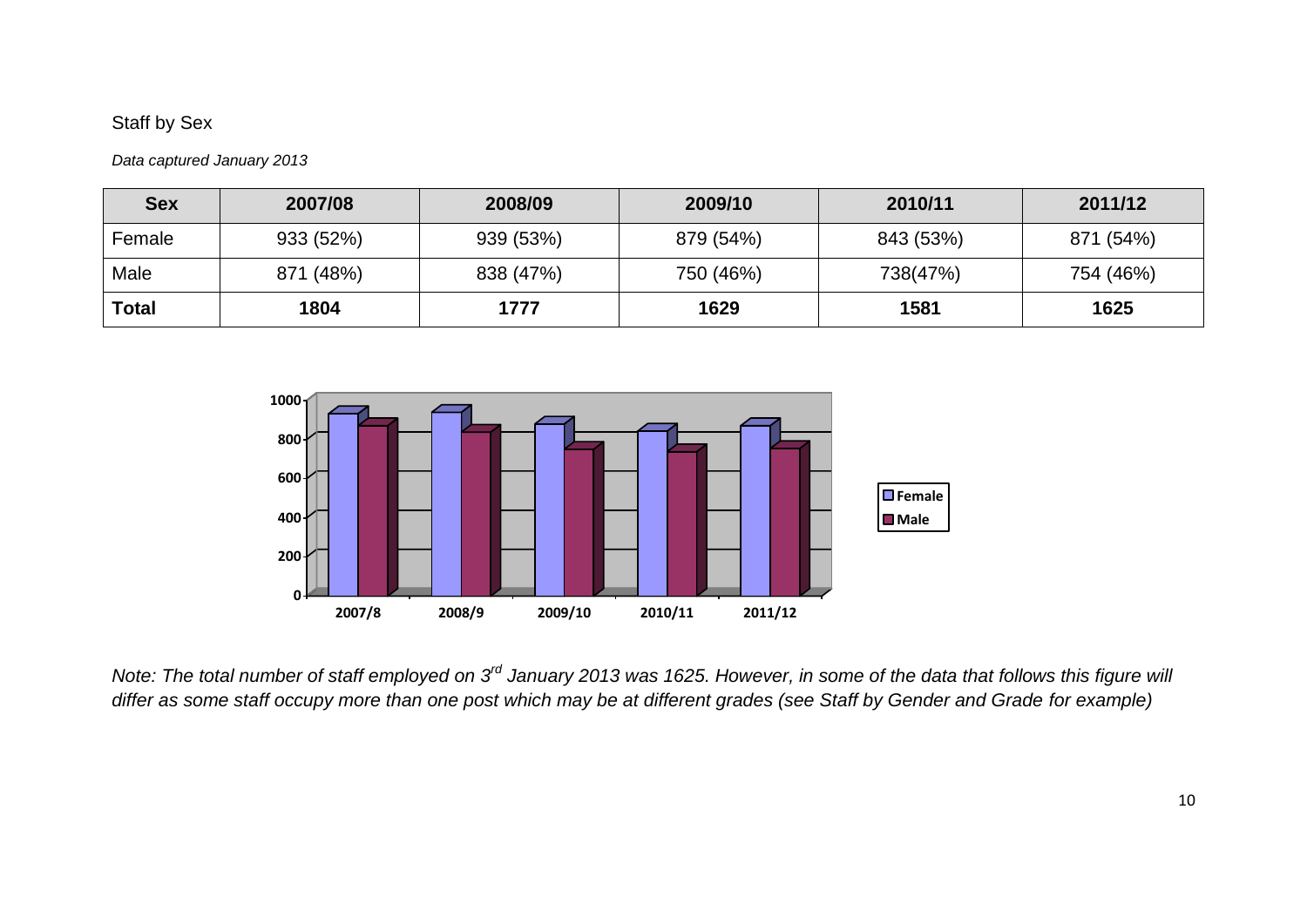## Staff by Sex and Grade

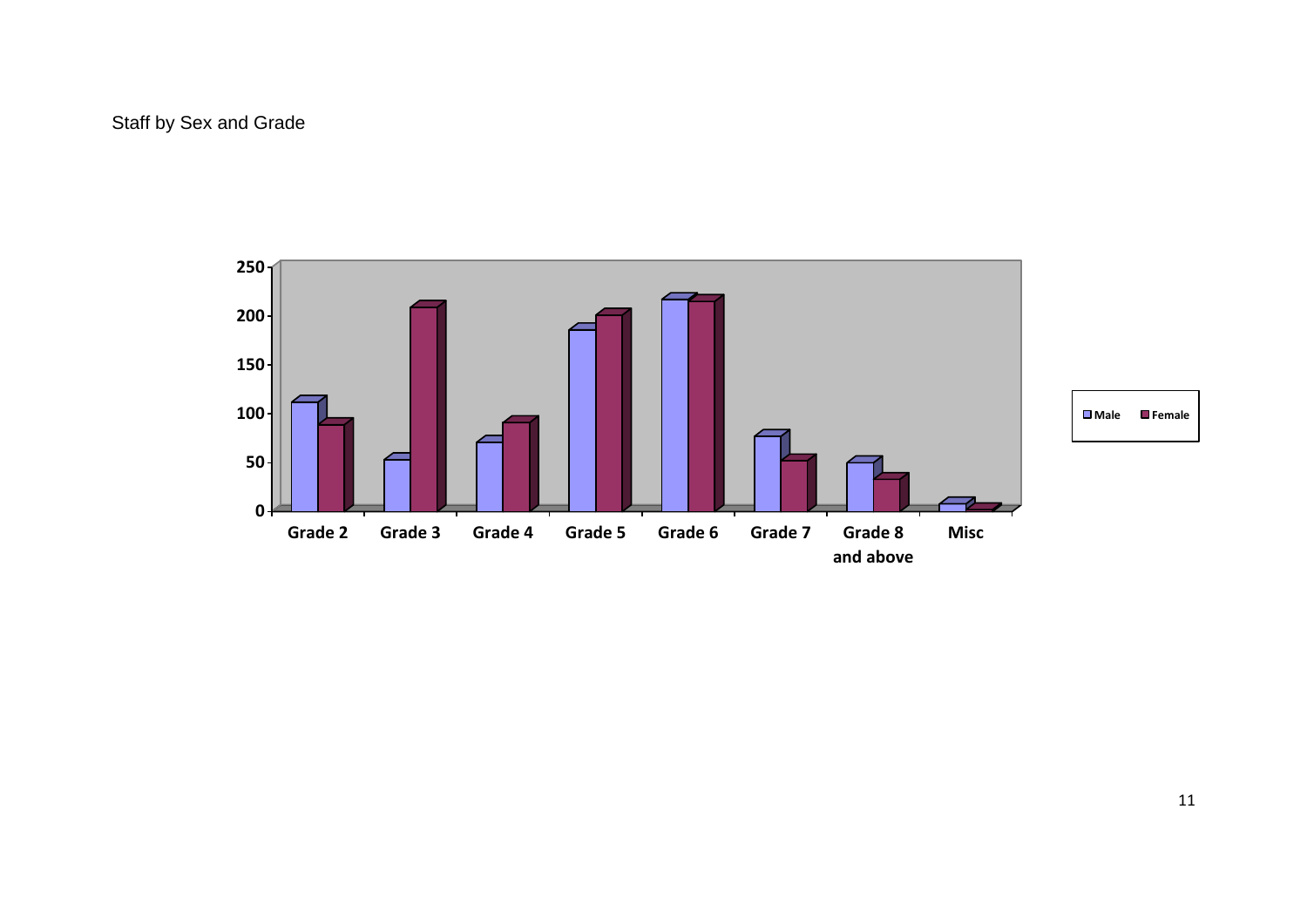| Grade              | <b>Male</b> | <b>Female</b> | <b>Total</b> |
|--------------------|-------------|---------------|--------------|
| Grade 2            | 112 (56%)   | 88 (44%)      | 200 (12%)    |
| Grade 3            | 53 (20%)    | 209 (80%)     | 262 (16%)    |
| Grade 4            | 71 (44%)    | 91 (56%)      | 162(10%)     |
| Grade 5            | 186 (48%)   | 201 (52%)     | 387 (23%)    |
| Grade 6            | 217 (50%)   | 215 (50%)     | 432 (26%)    |
| Grade 7            | 77 (60%)    | 52 (40%)      | 129 (8%)     |
| Grade 8 and above  | 50 (60%)    | 33 (40%)      | 83 (5%)      |
| <b>Misc</b>        | 8(80%)      | 2(20%)        | $10 < 1\%$   |
| <b>Grand total</b> | 774         | 892           | 1666         |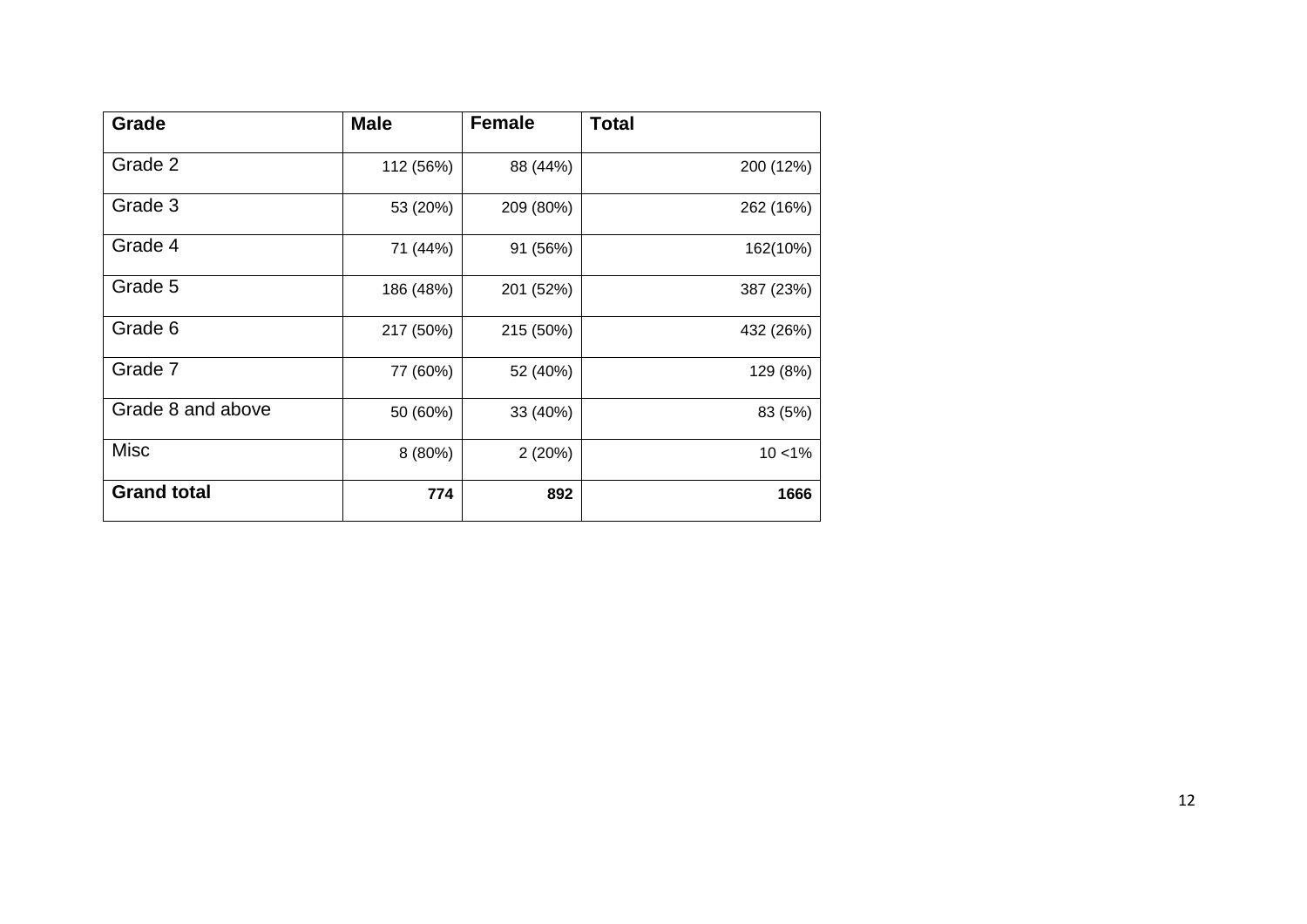# Staff by work pattern

| <b>Academic</b> | <b>Full-Time</b> | <b>Part-Time</b> |           |
|-----------------|------------------|------------------|-----------|
| Female          | 159 (39%)        | 163 (49%)        | 322 (44%) |
| Male            | 245 (61%)        | 172 (51%)        | 417 (56%) |
| Total           | 404 (55%)        | 335 (45%)        | 739 (44%) |

| <b>Professional</b><br><b>Services</b> | <b>Full-Time</b> | <b>Part-Time</b> |           |
|----------------------------------------|------------------|------------------|-----------|
| Female                                 | 329 (53%)        | 239 (78%)        | 568 (61%) |
| Male                                   | 291 (47%)        | 68(22%)          | 359 (39%) |
| Total                                  | 620 (67%)        | 307 (33%)        | 927 (56%) |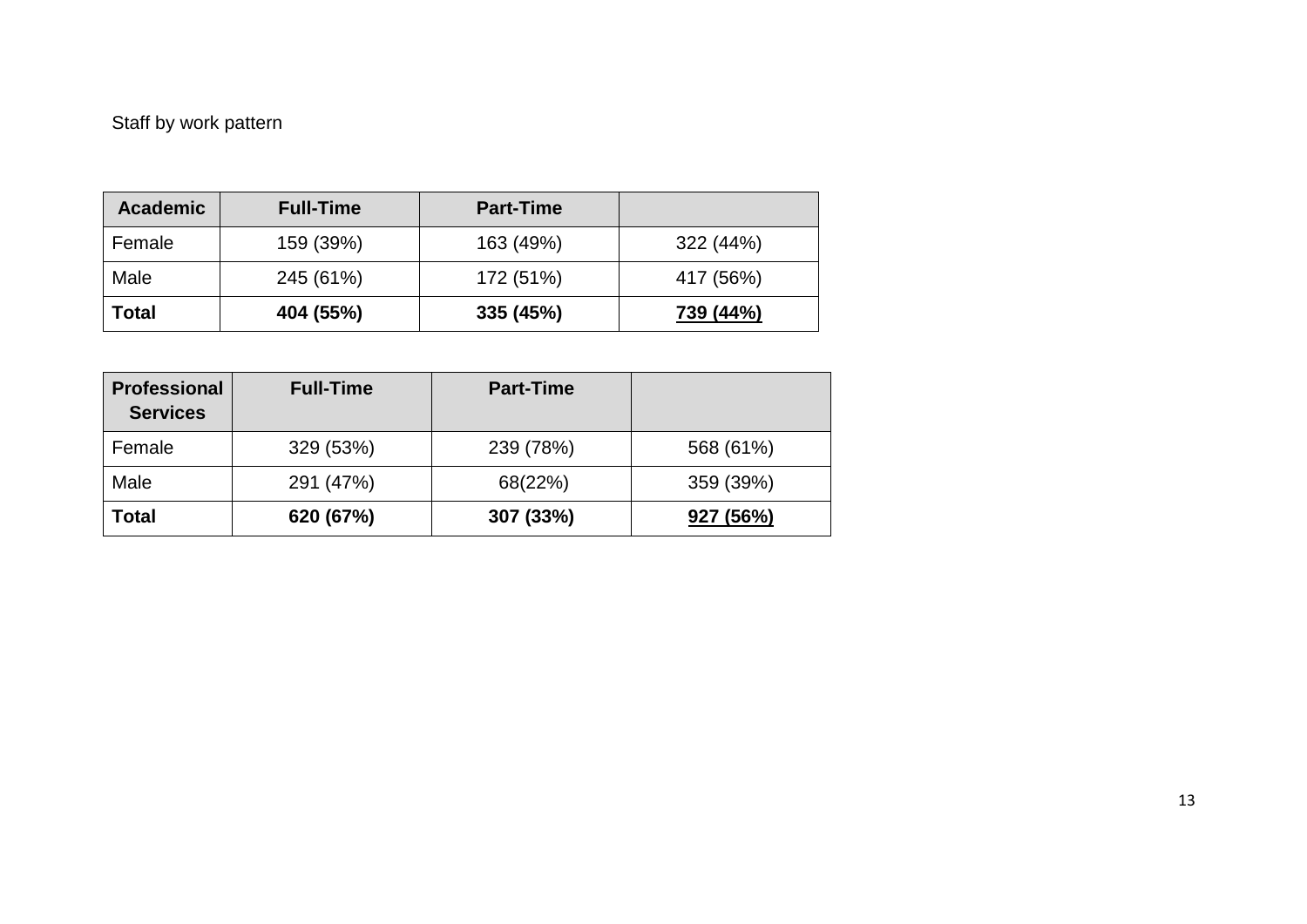## Staff by Ethnic Origin

| <b>Ethnicity</b>       | 2007/08    | 2008/09    | 2009/10    | 2010/11    | 2011/12    |
|------------------------|------------|------------|------------|------------|------------|
| <b>Minority Ethnic</b> | 91(5%)     | 99 (6%)    | 93 (6%)    | 248 (15%)  | 274 (17%)  |
| White                  | 1591 (88%) | 1568 (88%) | 1452 (89%) | 1258 (80%) | 1261 (78%) |
| Unknown                | 122 (7%)   | 110 (6%)   | 80(5%)     | 75 (5%)    | 90(5%)     |
| <b>Total</b>           | 1804       | 1777       | 1625       | 1581       | 1625       |

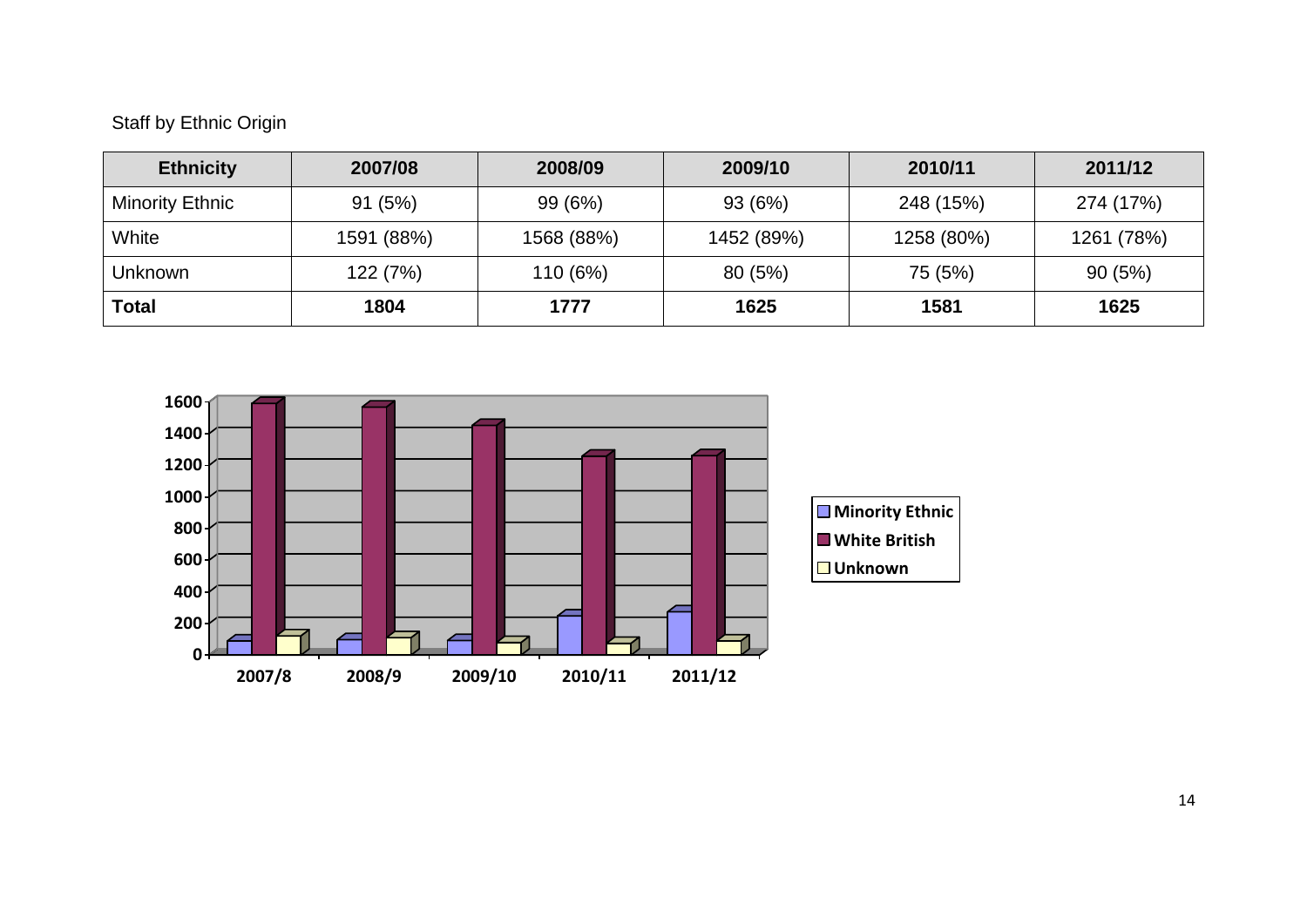## Staff by Ethnic Origin and Gender





### Grade 2

| <b>Ethnicity</b>                  | <b>Male</b> | <b>Female</b> | <b>Total</b> |
|-----------------------------------|-------------|---------------|--------------|
| White<br>British/Scottish/English | 74          | 63            | 137          |
| <b>Minority Ethnic</b>            | 26          | 18            | 44           |
| Not Known/Not Stated              | 12          | 8             | 20           |
| Total                             | 112         | 89            | 201          |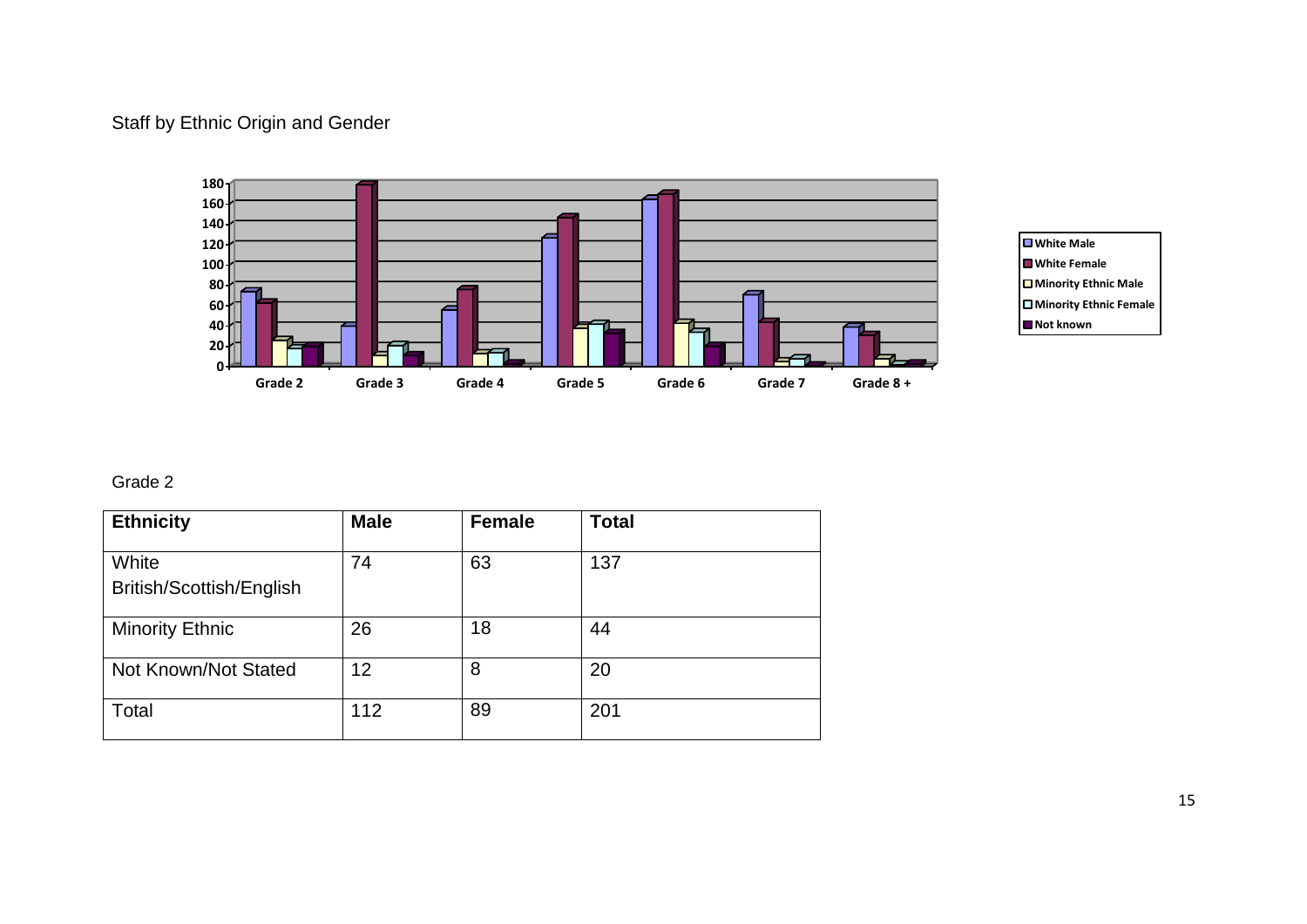#### Grade 3

| <b>Ethnicity</b>                  | <b>Male</b>    | <b>Female</b> | <b>Total</b> |
|-----------------------------------|----------------|---------------|--------------|
| White<br>British/Scottish/English | 40             | 179           | 219          |
| <b>Minority Ethnic</b>            | 11             | 21            | 32           |
| Not Known/Not Stated              | $\overline{2}$ | 9             | 11           |
| Total                             | 53             | 209           | 262          |

#### Grade 4

| <b>Ethnicity</b>                  | <b>Male</b>    | <b>Female</b> | <b>Total</b> |
|-----------------------------------|----------------|---------------|--------------|
| White<br>British/Scottish/English | 56             | 76            | 132          |
| <b>Minority Ethnic</b>            | 13             | 14            | 27           |
| Not Known/Not Stated              | $\overline{2}$ |               | 3            |
| Total                             | 71             | 91            | 162          |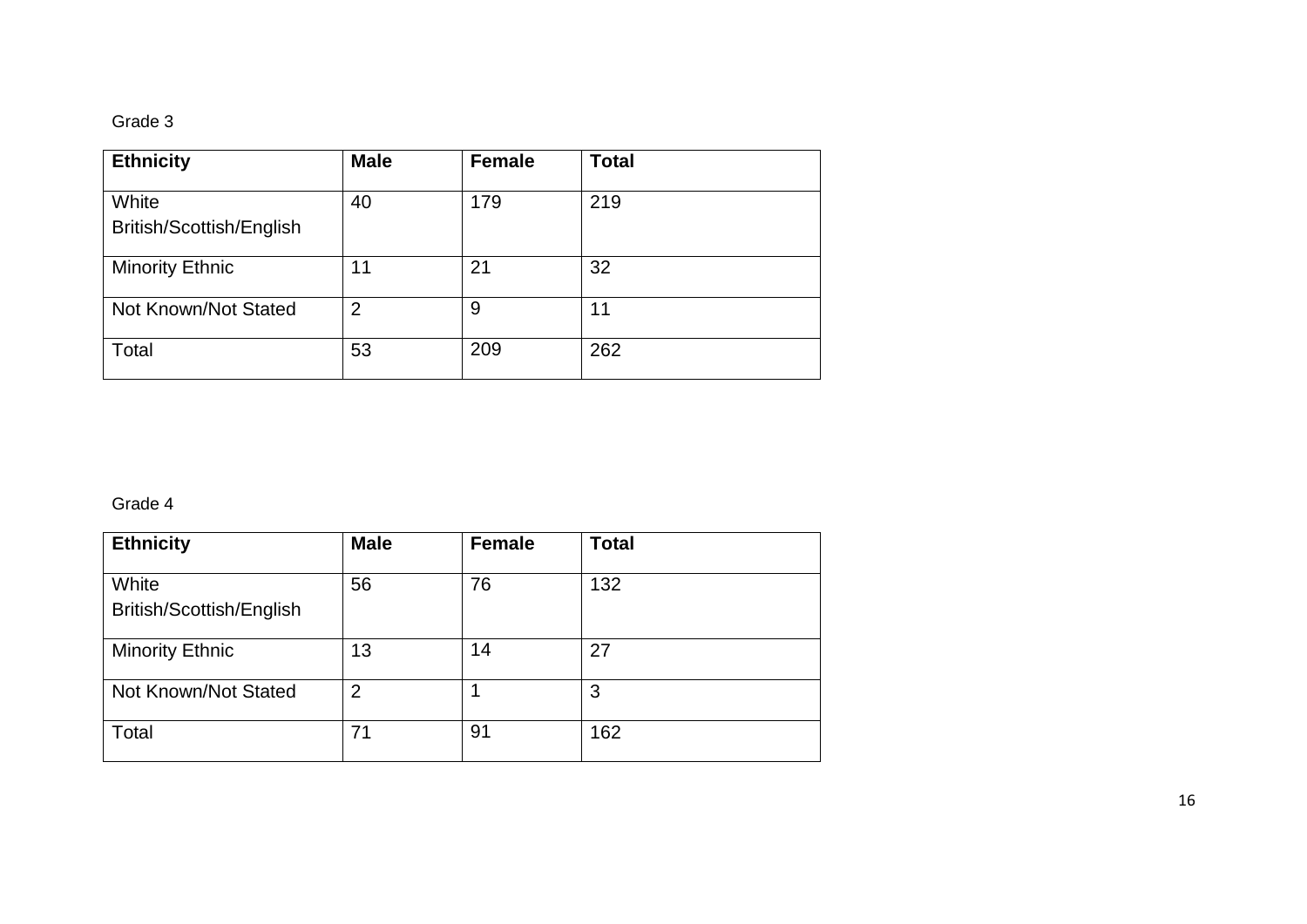#### Grade 5

| <b>Ethnicity</b>                  | <b>Male</b> | <b>Female</b> | <b>Total</b> |
|-----------------------------------|-------------|---------------|--------------|
| White<br>British/Scottish/English | 127         | 147           | 274          |
| <b>Minority Ethnic</b>            | 38          | 42            | 80           |
| Not Known/Not Stated              | 21          | 12            | 33           |
| Total                             | 186         | 201           | 387          |

#### Grade 6

| <b>Ethnicity</b>                  | <b>Male</b> | <b>Female</b> | <b>Total</b> |
|-----------------------------------|-------------|---------------|--------------|
| White<br>British/Scottish/English | 165         | 170           | 335          |
| <b>Minority Ethnic</b>            | 43          | 34            | 77           |
| Not Known/Not Stated              | 9           | 11            | 20           |
| Total                             | 217         | 215           | 432          |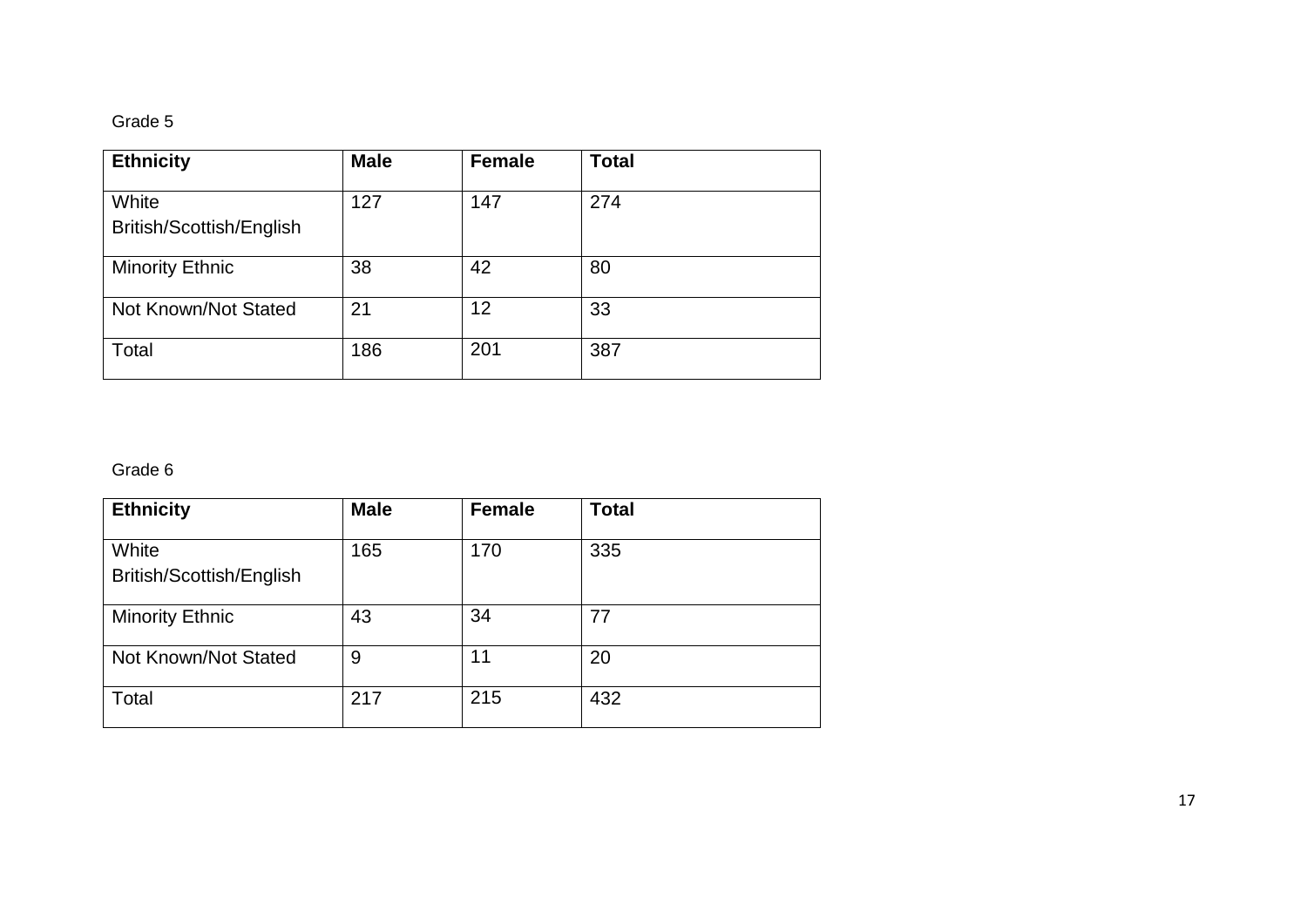#### Grade 7

| <b>Ethnicity</b>                  | <b>Male</b> | <b>Female</b> | <b>Total</b> |
|-----------------------------------|-------------|---------------|--------------|
| White<br>British/Scottish/English | 71          | 44            | 115          |
| <b>Minority Ethnic</b>            | 5           | 8             | 13           |
| Not Known/Not Stated              |             | 0             |              |
| Total                             | 77          | 52            | 129          |

### Grade 8 and above

| <b>Ethnicity</b>                  | <b>Male</b> | <b>Female</b>  | <b>Total</b> |
|-----------------------------------|-------------|----------------|--------------|
| White<br>British/Scottish/English | 39          | 31             | 70           |
| <b>Minority Ethnic</b>            | 8           | $\overline{2}$ | 10           |
| Not Known/Not Stated              | 3           | 0              | 3            |
| Total                             | 50          | 33             | 83           |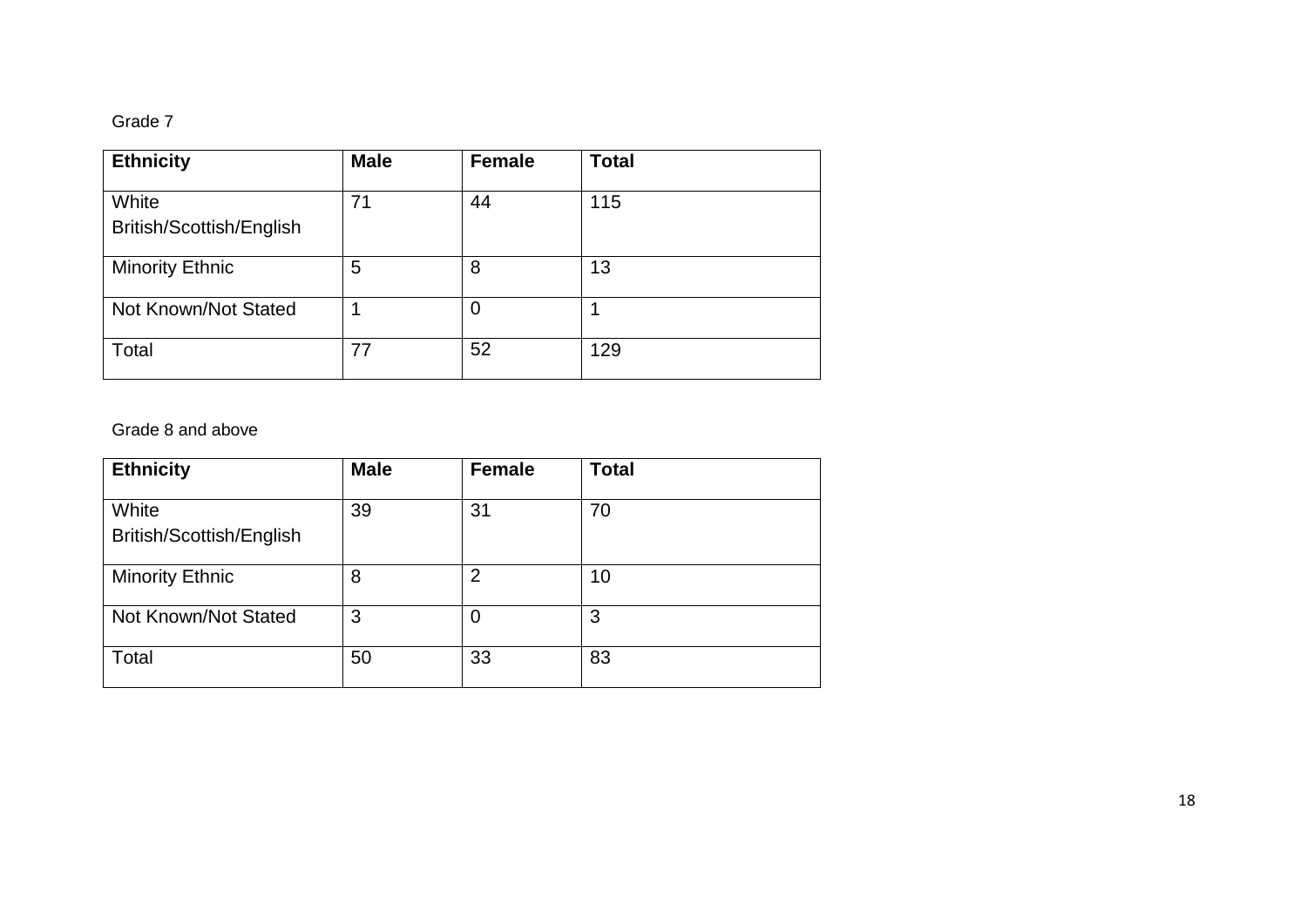### Miscellaneous

| <b>Ethnicity</b>                  | <b>Male</b> | <b>Female</b>  | <b>Total</b> |
|-----------------------------------|-------------|----------------|--------------|
| White<br>British/Scottish/English | 8           | $\overline{2}$ | 10           |
| <b>Minority Ethnic</b>            | 0           | 0              |              |
| Not Known/Not Stated              | 0           | 0              | 0            |
| Total                             | 8           | $\overline{2}$ | 10           |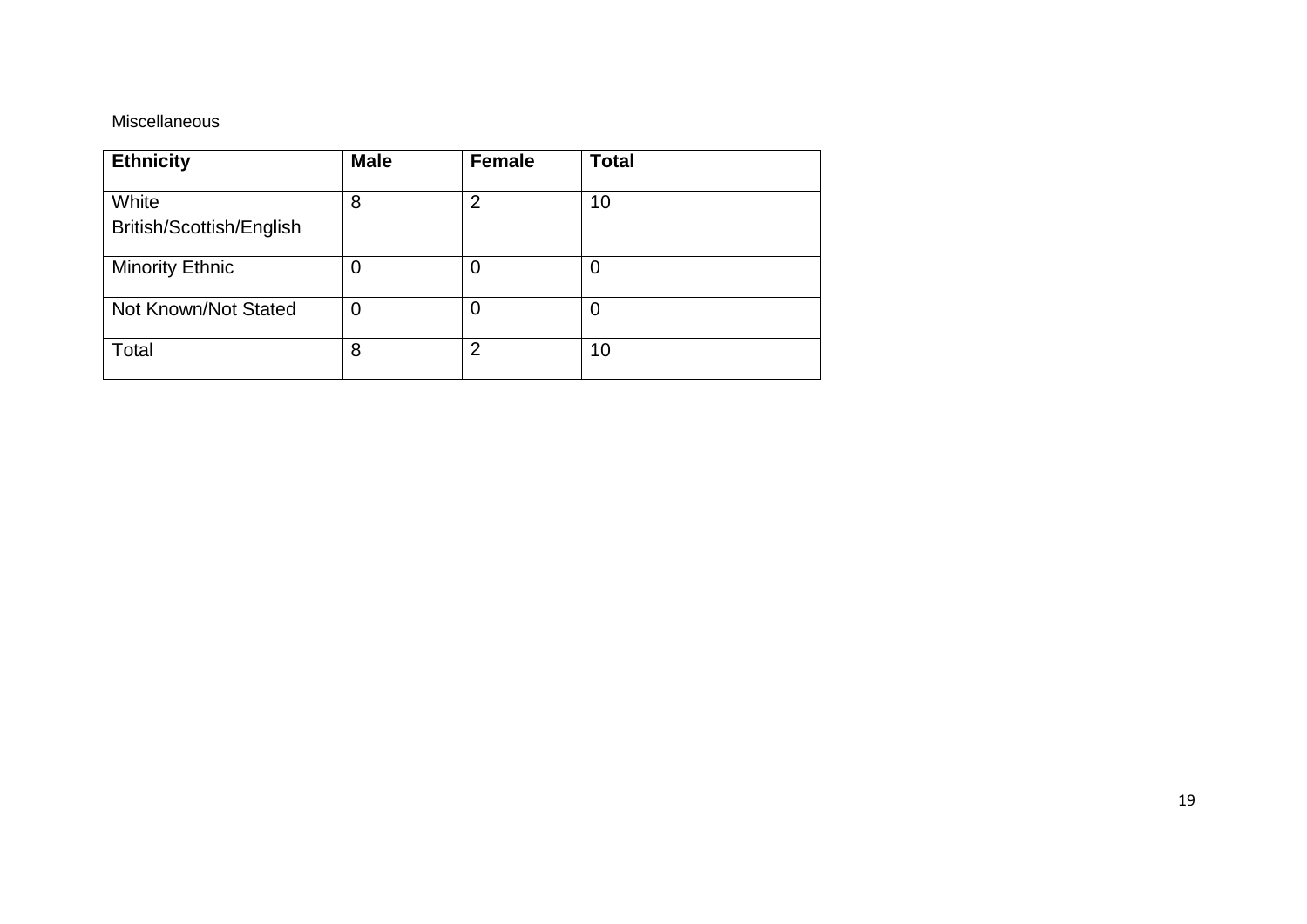## Staff by Disability Status

| <b>Disability Status</b> | 2010/11    | 2011/12    | 2012/13 | 2013/14 |
|--------------------------|------------|------------|---------|---------|
| <b>Disabled</b>          | 57 (4%)    | 78 (5%)    |         |         |
| <b>Not Disabled</b>      | 1371 (87%) | 1363 (84%) |         |         |
| <b>Unknown</b>           | 153 (10%)  | 184 (11%)  |         |         |
| <b>Total</b>             | 1581       | 1625       |         |         |

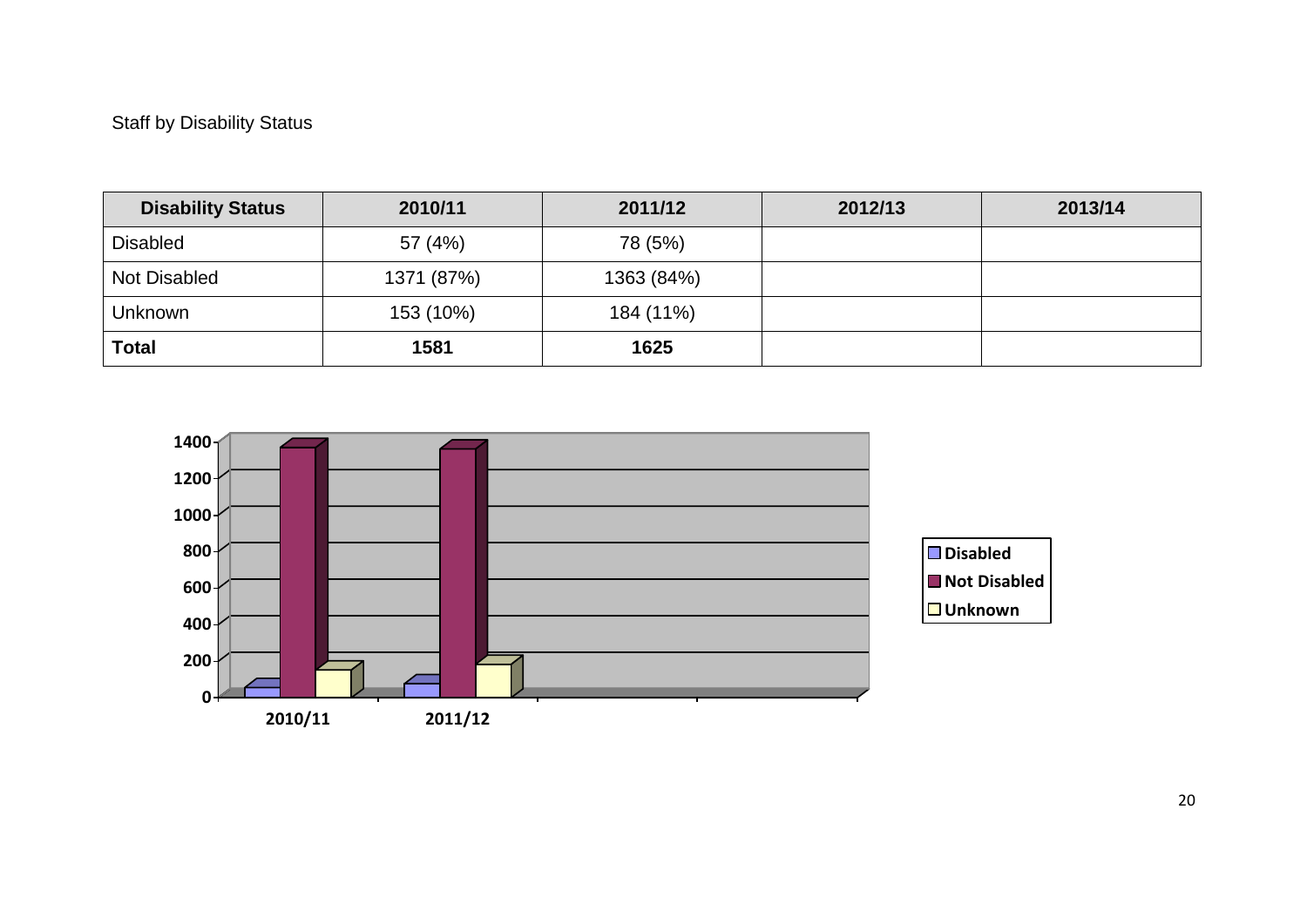Staff with a Declared Disability and Grade

| Grade             | 2010/11 | 2011/12 | 2012/13 | 2013/14 |
|-------------------|---------|---------|---------|---------|
| Grade 2 to 5      | 35      | 51      |         |         |
| Grade 5 and above | 22      | 28      |         |         |
| <b>Total</b>      | 57      | 79      |         |         |

*Note: The University collects disability data in line with HESA categories but only publishes the data in the form above in order to maintain staff confidentiality.*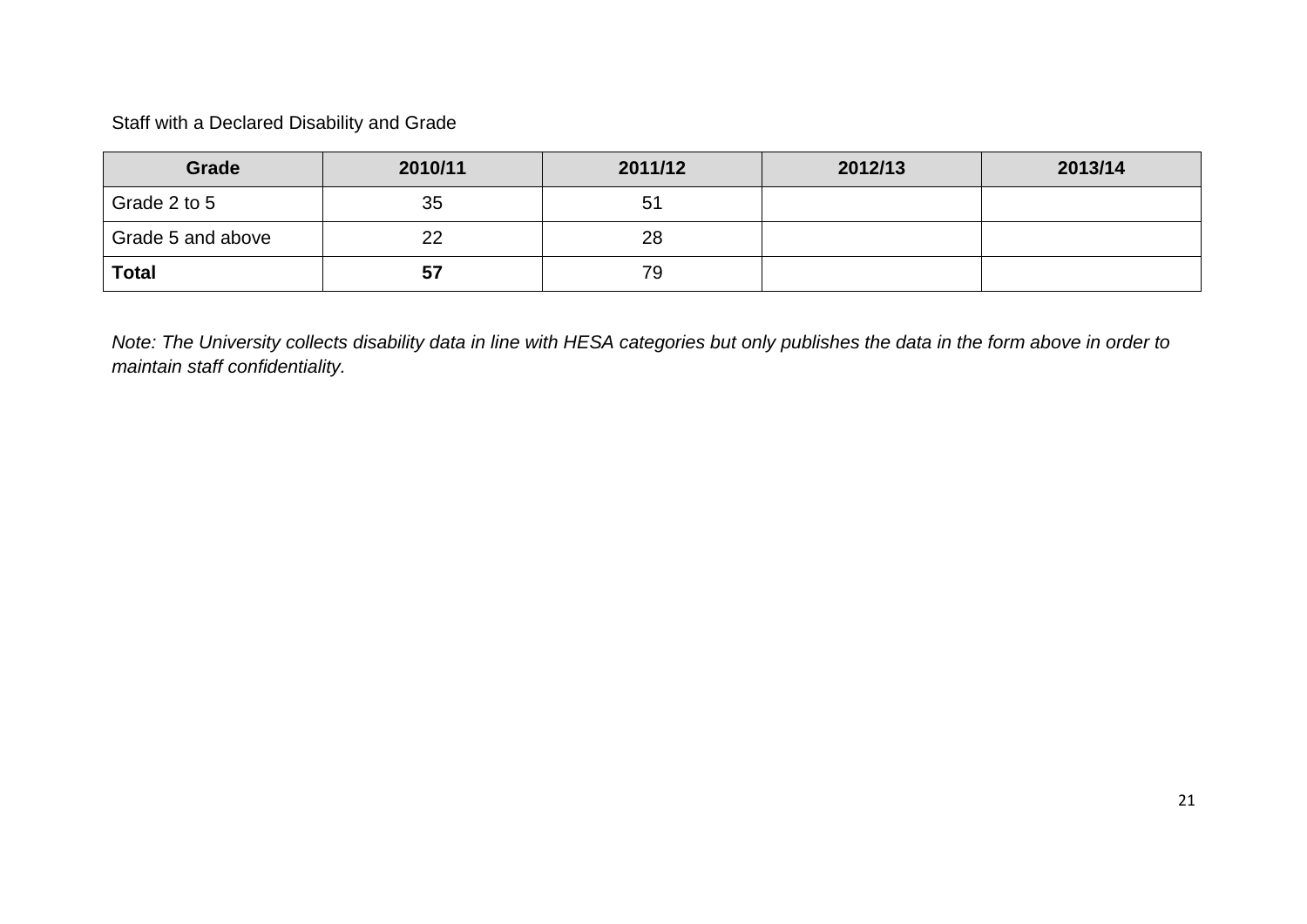# Staff by Age Group

| <b>Age Group</b> | 2007/08   | 2008/09   | 2009/10   | 2010/11   | 2011/12   |
|------------------|-----------|-----------|-----------|-----------|-----------|
| Under 35         | 440 (24%) | 436 (25%) | 351(22%)  | 317 (20%) | 316 (19%) |
| 35-54            | 975 (54%) | 968 (54%) | 934 (57%) | 913 (58%) | 926 (57%) |
| Over 55          | 389 (22%) | 373 (21%) | 340 (21%) | 351(22%)  | 383 (24%) |
| Total            | 1804      | 1777      | 1625      | 1581      | 1625      |

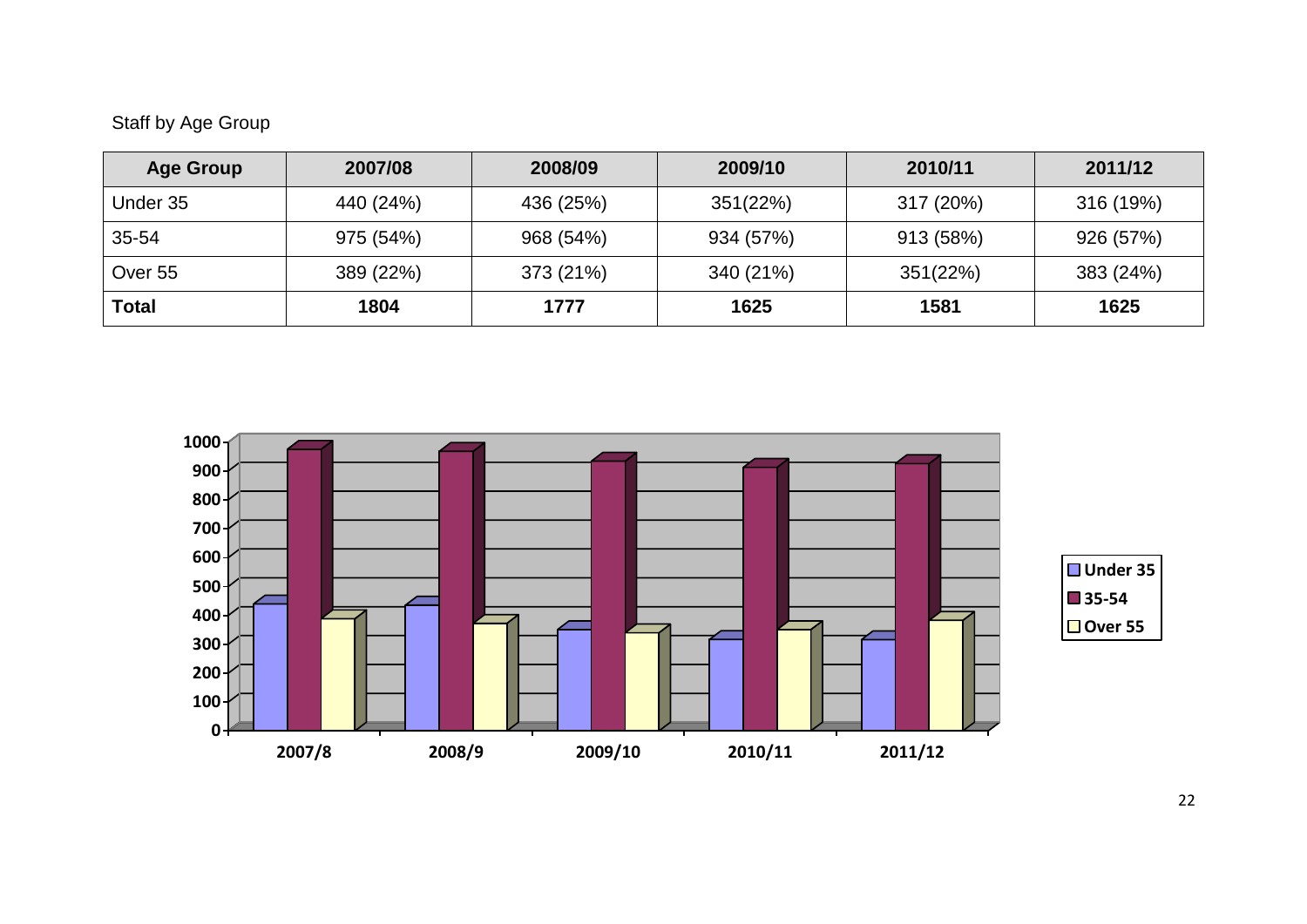# Male Staff by Age Group and Grade

| Grade             |             | Under 35    |         | 35-54   |         | Over 55        |         | <b>Total</b> |
|-------------------|-------------|-------------|---------|---------|---------|----------------|---------|--------------|
|                   | 2010/11     | 2011/12     | 2010/11 | 2011/12 | 2010/11 | 2011/12        | 2010/11 | 2011/12      |
| Grade 2           | 51          | 48          | 40      | 37      | 23      | 27             | 114     | 112          |
| Grade 3           | 14          | 10          | 38      | 39      | 5       | 4              | 57      | 53           |
| Grade 4           | 20          | 26          | 23      | 35      | 5       | 10             | 48      | 71           |
| Grade 5           | 34          | 40          | 96      | 107     | 36      | 39             | 166     | 186          |
| Grade 6           | 20          | 22          | 141     | 145     | 46      | 50             | 207     | 217          |
| Grade 7           | 1           | $\mathbf 1$ | 48      | 45      | 28      | 31             | 77      | 77           |
| Grade 8 and above | 5           | $\mathbf 0$ | 35      | 29      | 24      | 21             | 64      | 50           |
| Misc              | $\mathbf 0$ | $\mathbf 0$ | 2       | 3       | 3       | $5\phantom{.}$ | 5       | 8            |
| Total             | 145         | 147         | 427     | 440     | 174     | 187            | 738     | <u>774</u>   |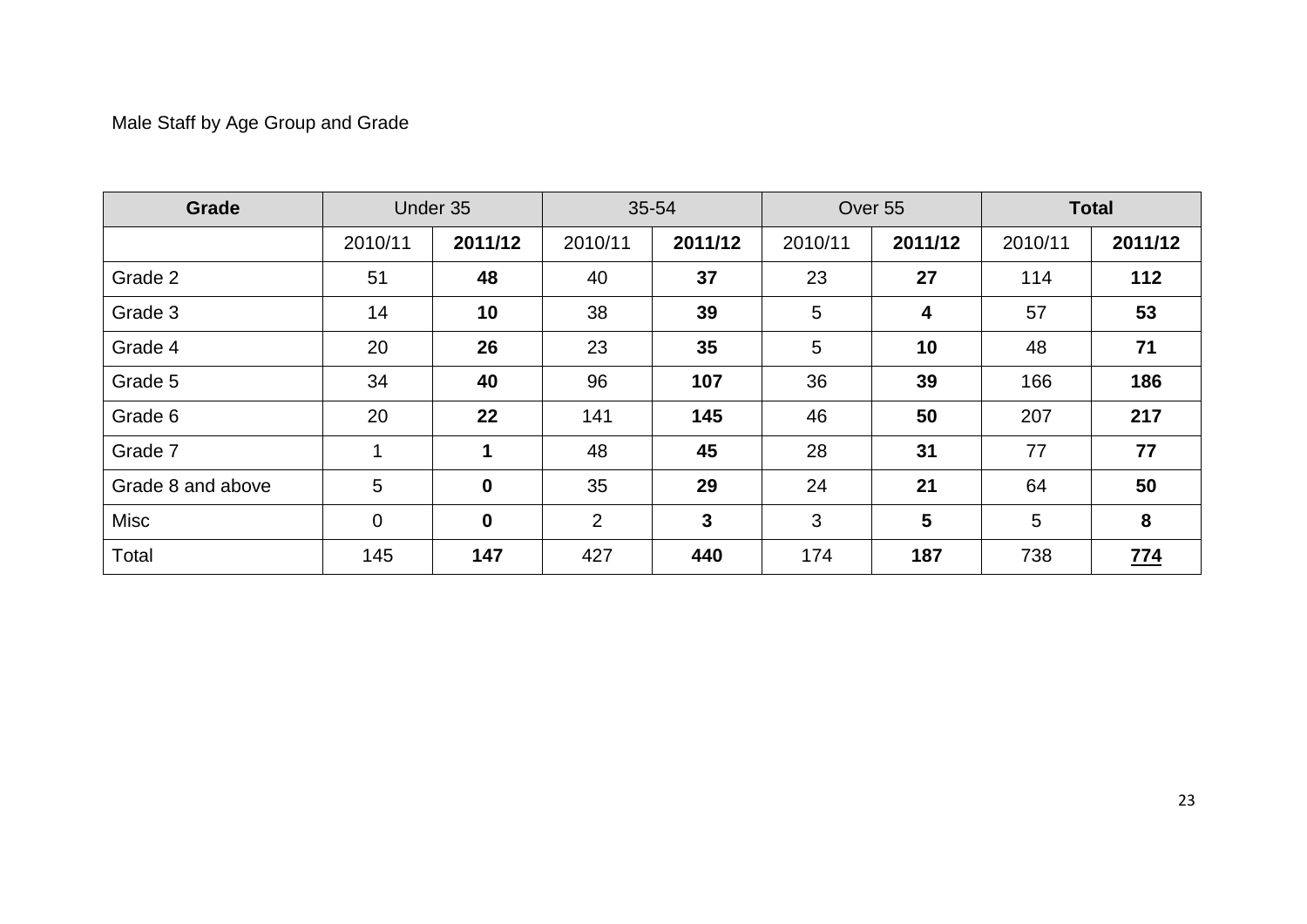| Grade             |                | Under 35         |                | 35-54   |         | Over 55 |                | <b>Total</b>   |
|-------------------|----------------|------------------|----------------|---------|---------|---------|----------------|----------------|
|                   | 2010/11        | 2011/12          | 2010/11        | 2011/12 | 2010/11 | 2011/12 | 2010/11        | 2011/12        |
| Grade 2           | 32             | 34               | 39             | 30      | 22      | 25      | 93             | 89             |
| Grade 3           | 48             | 57               | 97             | 101     | 50      | 51      | 195            | 209            |
| Grade 4           | 23             | 22               | 47             | 57      | 10      | 12      | 80             | 91             |
| Grade 5           | 44             | 48               | 108            | 115     | 28      | 38      | 180            | 201            |
| Grade 6           | 23             | 20               | 147            | 152     | 39      | 43      | 209            | 215            |
| Grade 7           | $\mathbf 0$    | 1                | 28             | 31      | 18      | 20      | 46             | 52             |
| Grade 8 and above | $\mathbf 0$    | $\boldsymbol{0}$ | 22             | 20      | 11      | 13      | 33             | 33             |
| <b>Misc</b>       | $\overline{2}$ | $\bf{0}$         | $\overline{2}$ | 1       | 3       | 1       | $\overline{7}$ | $\overline{2}$ |
| Total             | 172            | 182              | 490            | 507     | 181     | 203     | 843            | 892            |

# Female Staff by Age Group and Grade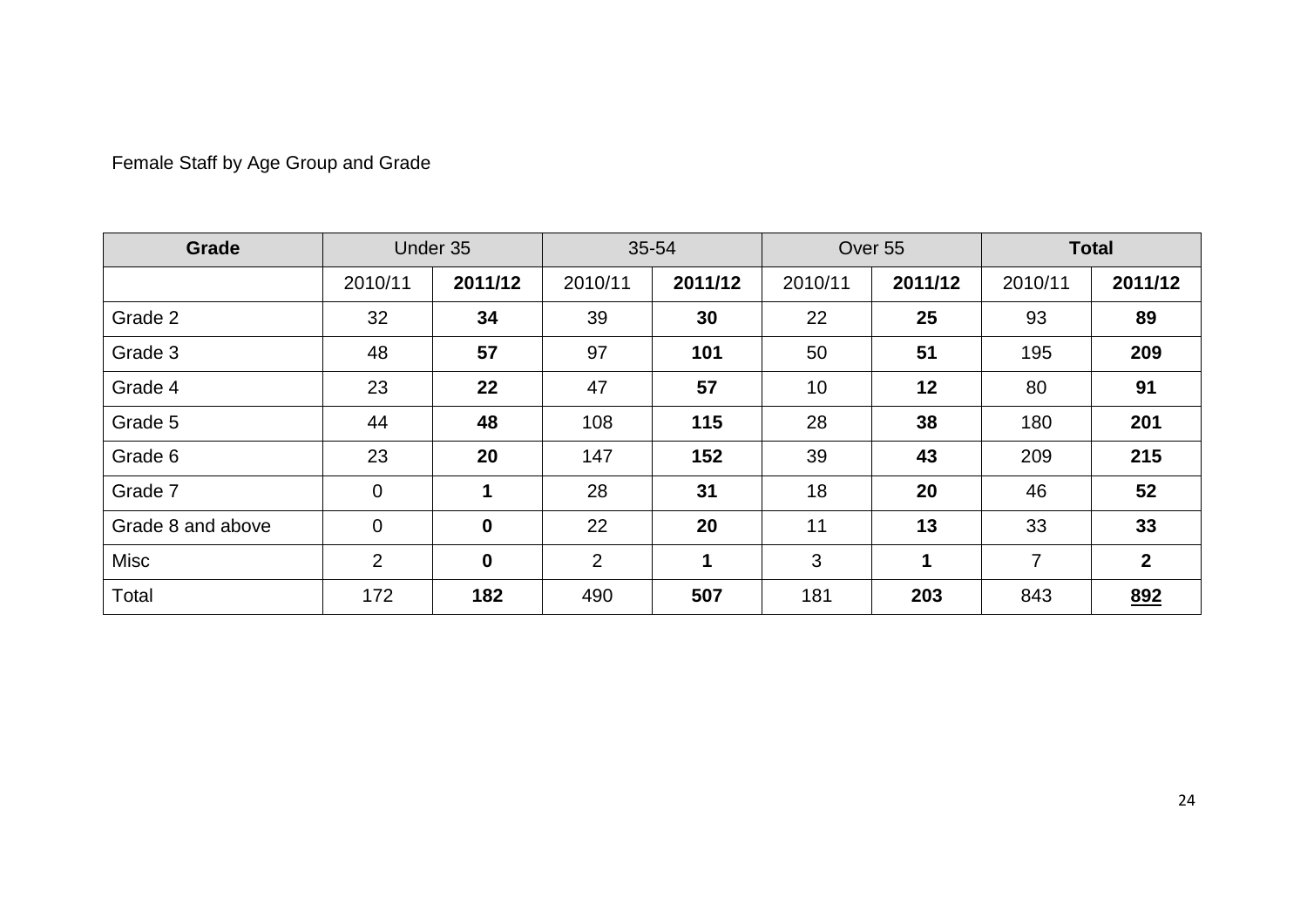# New Staff by Ethnic Origin and Sex

| <b>Ethnicity</b>               |         | <b>Male</b> |         | <b>Female</b> | <b>Total</b> |         |
|--------------------------------|---------|-------------|---------|---------------|--------------|---------|
|                                | 2010/11 | 2011/12     | 2010/11 | 2011/12       | 2010/11      | 2011/12 |
| White British/Scottish/English | 35      | 71          | 34      | 92            | 69           | 163     |
| <b>Minority Ethnic</b>         | 24      | 37          | 10      | 34            | 34           | 71      |
| Not Known/Not Stated           | 6       | 16          | 4       | 16            | 10           | 32      |
| Total                          | 65      | 124         | 48      | 142           | 113          | 266     |

## New Staff by Disability Status

|                            |         | <b>Male</b> |         | <b>Female</b> | <b>Total</b> |         |
|----------------------------|---------|-------------|---------|---------------|--------------|---------|
|                            | 2010/11 | 2011/12     | 2010/11 | 2011/12       | 2010/11      | 2011/12 |
| <b>Declared Disability</b> | ◠       | 9           | 4       | 10            | 6            | 19      |
| No Declared Disability     | 53      | 83          | 34      | 100           | 87           | 183     |
| Not Known/Not Stated       | 8       | 32          | 12      | 32            | 20           | 64      |
| Total                      | 63      | 124         | 50      | 142           | 113          | 266     |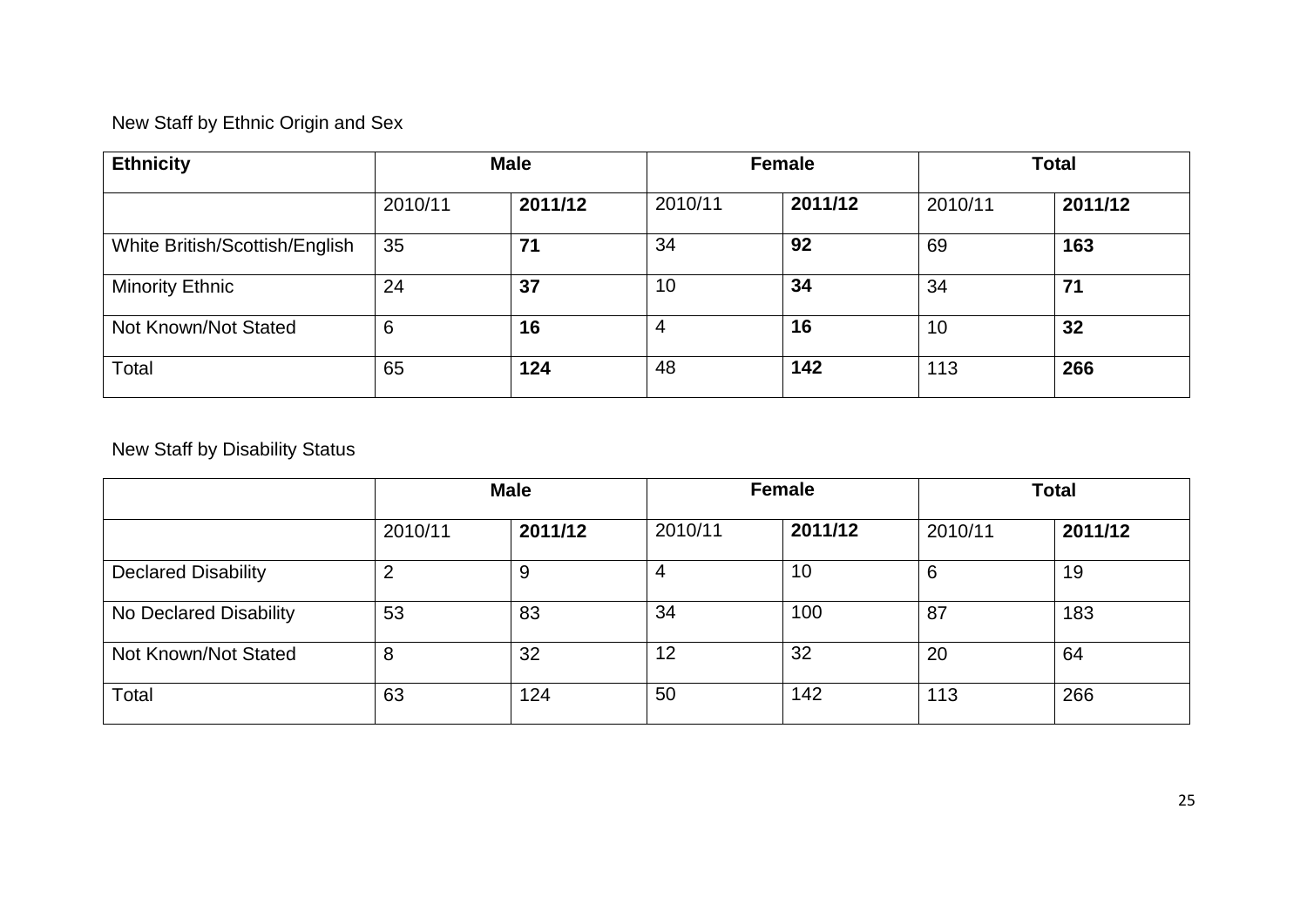# Leavers by Ethnic Origin and Sex

| <b>Ethnicity</b>               | <b>Male</b> |         |         | <b>Female</b> | <b>Total</b> |         |
|--------------------------------|-------------|---------|---------|---------------|--------------|---------|
|                                | 2010/11     | 2011/12 | 2010/11 | 2011/12       | 2010/11      | 2011/12 |
| White British/Scottish/English | 39          | 40      | 46      | 35            | 85           | 75      |
| <b>Minority Ethnic</b>         |             | 20      | 4       | 19            | 6            | 39      |
| Not Known/Not Stated           |             | 3       | 2       | っ             | 3            | 5       |
| Total                          | 42          | 63      | 52      | 56            | 94           | 119     |

## Leavers by Disability Status

|                            | <b>Male</b> |         |         | Female  | <b>Total</b> |         |
|----------------------------|-------------|---------|---------|---------|--------------|---------|
|                            | 2010/11     | 2011/12 | 2010/11 | 2011/12 | 2010/11      | 2011/12 |
| <b>Declared Disability</b> | υ           | ◠<br>J  | 2       | ົ       | 2            | 5       |
| No Declared Disability     | 34          | 52      | 44      | 44      | 78           | 96      |
| Not Known/Not Stated       | 8           | 8       | 6       | 10      | 14           | 18      |
| Total                      | 42          | 63      | 52      | 56      | 94           | 119     |